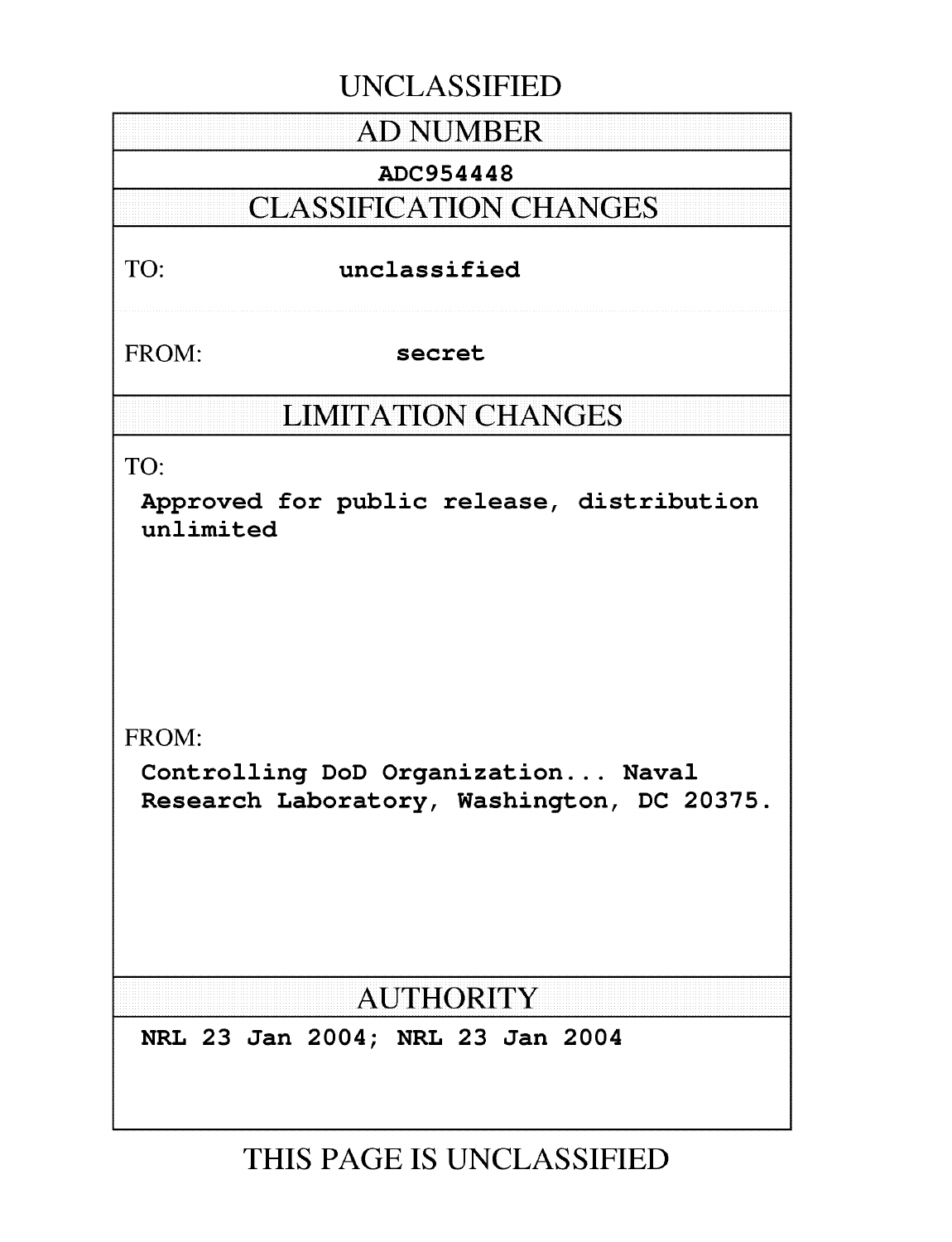

85 09 26 513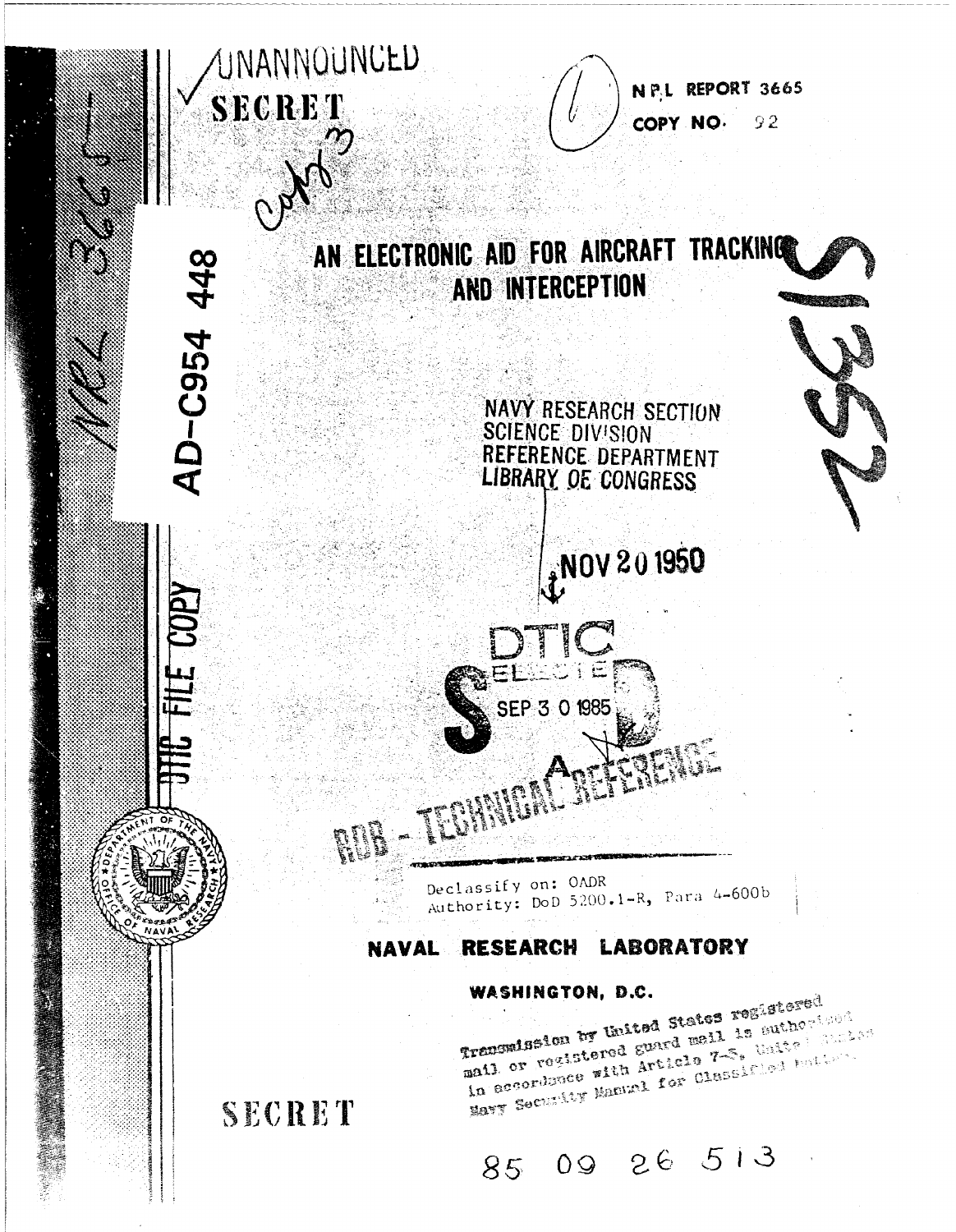SECHET

 $\frac{1}{2}$ 

j

 $\mathbf i$  $\mathcal{D}_{\mathcal{A}}$ 

### **SECURITY**

 $\ddot{\phantom{0}}$ l, J.

Ź

容易

I for account that

This document contains information affecting the ational defense of the United States within the meaning of the Espionage Laws. Title 18, U.S.C., Sections '793 and 794. The transmission or the revelation of its contents in any manner to an unauthorized person is prohibited by law.

Reproduction of this document in any form by other than activities of the National Military Establishment and the Atomic Energy Commiselon is not authorized unless specifically approved by the Secretary of the Navy.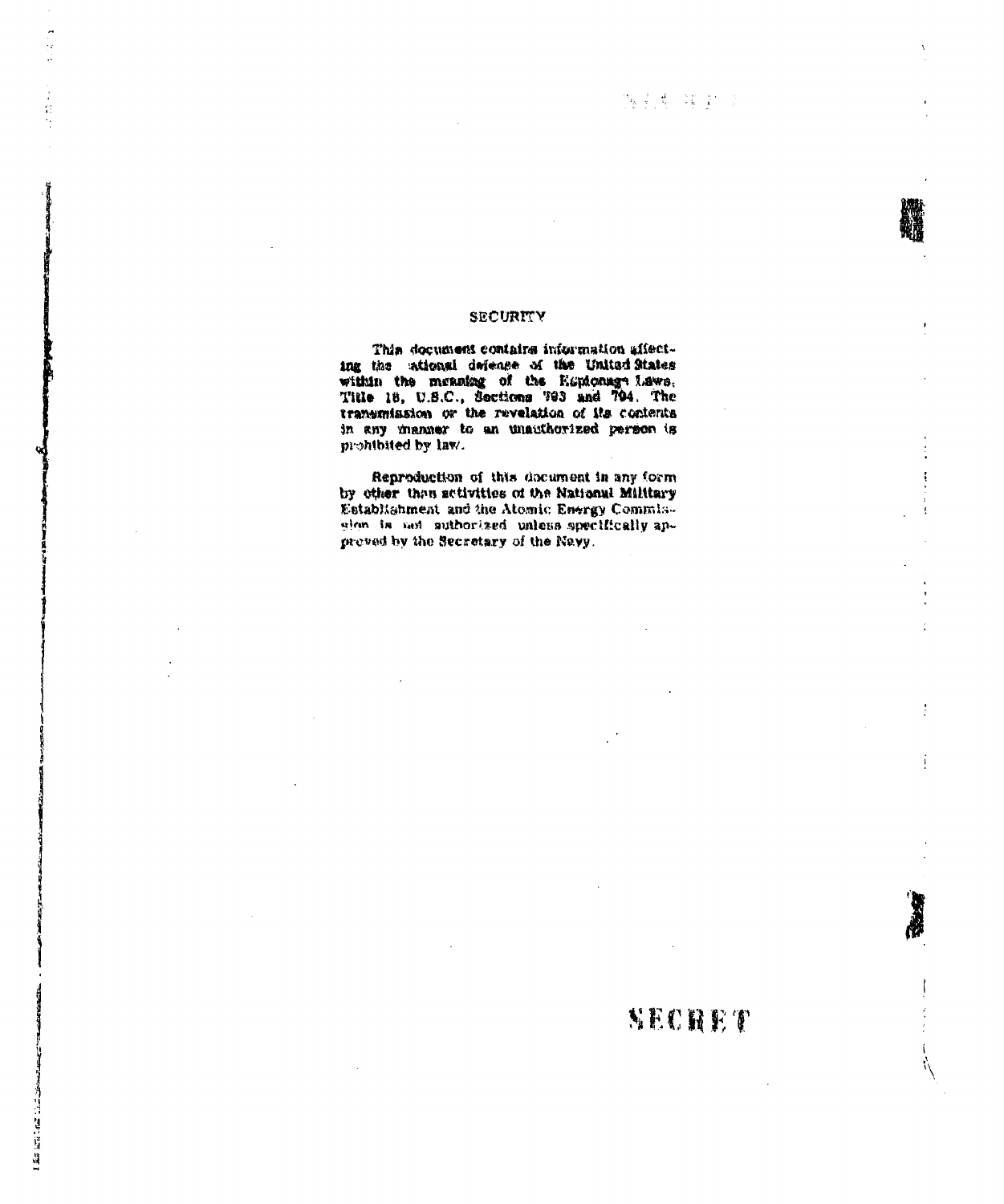# DISCLAIMER NOTICE



THIS DOCUMENT IS BEST QUALITY AVAILABLE. THE COPY FURNISHED TO DTIC CONTAINED A SIGNIFICANT NUMBER OF PAGES WHICH DO NOT REPRODUCE LEGIBLY.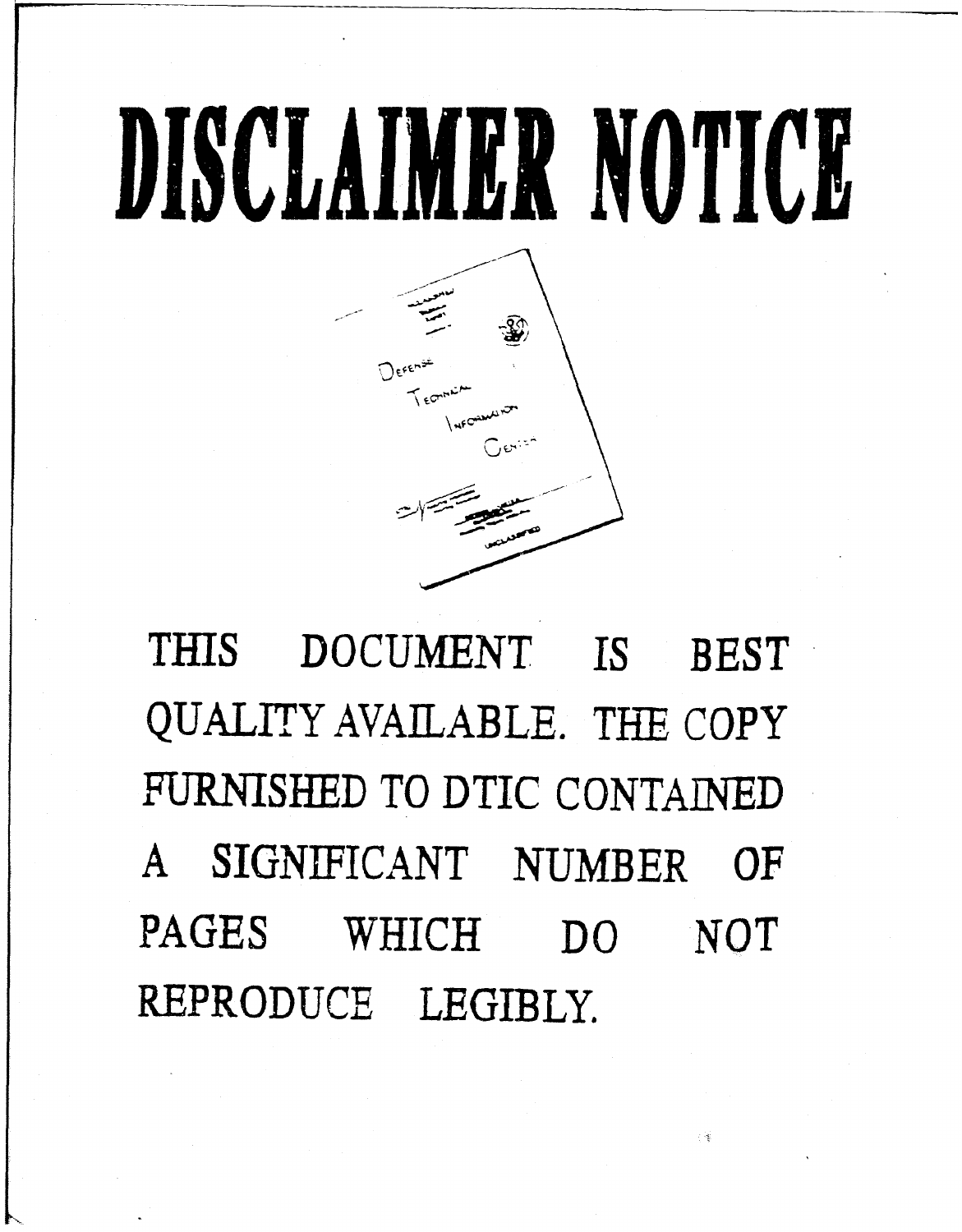

١

Š.

 $\mathcal{L}^{\text{max}}_{\text{max}}$  ,  $\mathcal{L}_{\text{max}}$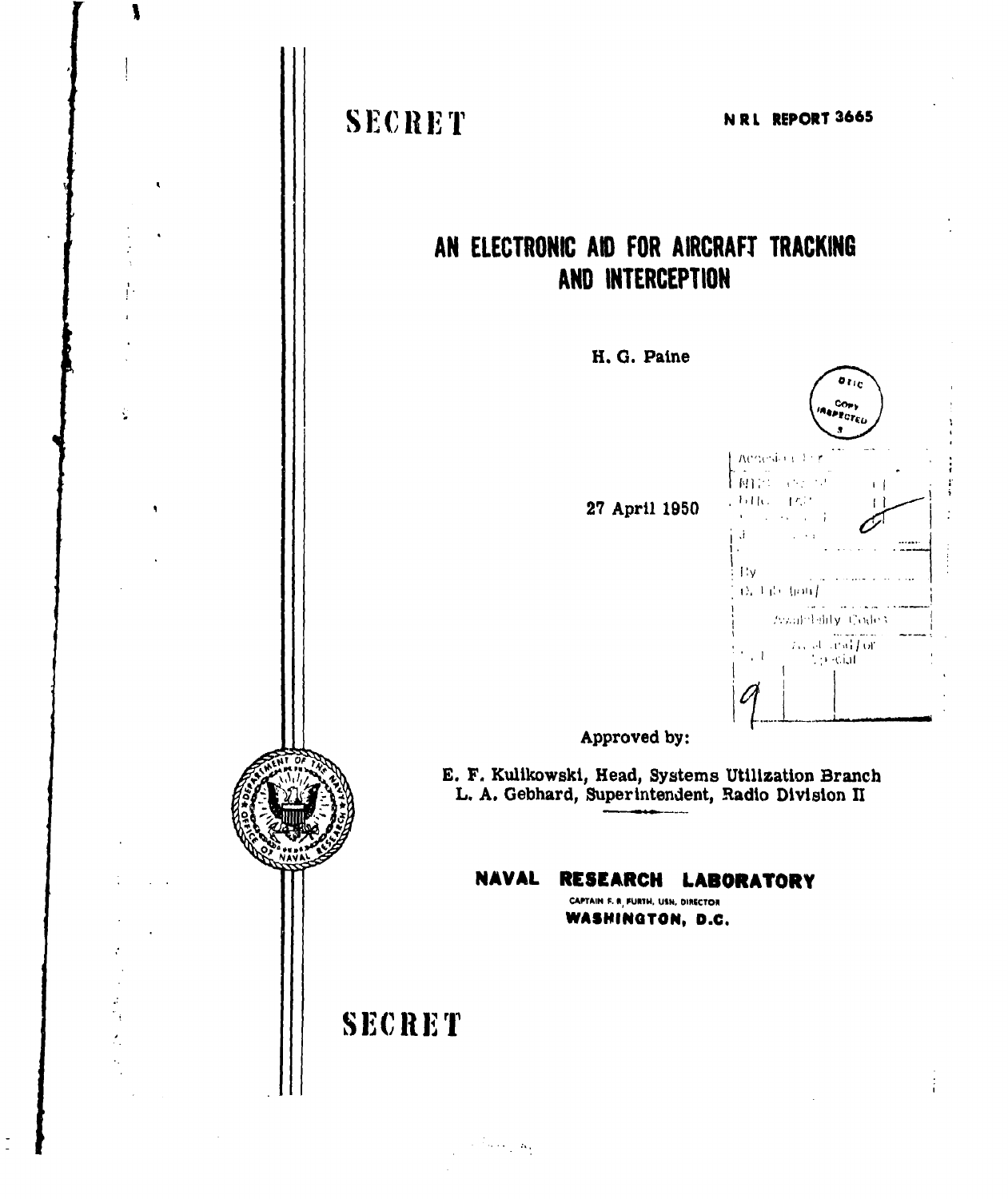b

ĭ

DISTRIBUTION

s,

Į

 $\overline{\phantom{a}}$  $\overline{\phantom{a}}$  $\rightarrow$ 

j

 $\frac{1}{2}$ 

| OpNav          |                   |                         |
|----------------|-------------------|-------------------------|
|                | Attn: Op-201Z     | $\mathbf{1}$            |
|                | Attn: Op-03       | $\overline{\mathbf{2}}$ |
|                | Attn: Op-34       | 3                       |
|                | Attn: Op-342      | $\ddot{\textbf{z}}$     |
|                | Attn: Op-342E     | 5                       |
|                | Attn: Op-344      | 6                       |
|                | Attn: Op-413      | 7                       |
|                | Attn: Op-413B2    | $8 - 9$                 |
|                | Attn: Op-413C     | 10                      |
|                | Attn: Op-413E     | 11                      |
|                | Attn: Op-05       | 12                      |
|                | Attn: Op-05L      | 13                      |
|                | Attn: Op-50       | 14                      |
|                | Attn: Op-502      | 15                      |
|                | Attn: Op-55       | 16                      |
|                | Attn: Op-551      | 17                      |
|                | Attn: Op-551E     | 18                      |
|                |                   |                         |
| <b>ONR</b>     |                   |                         |
|                | Attn: Code 427    | 19<br>20                |
|                | Attn: Code 430    |                         |
|                | Attn: Code 459    | 21<br>22                |
|                | Attn: Code 460    |                         |
|                | Attn: Code 461    | $23 - 24$<br>25         |
|                | Attn: Code 470    |                         |
| <b>BuAer</b>   |                   |                         |
|                | Attn: Code EL     | 26                      |
|                | Attn: Code EL-1   | 27                      |
|                | Attn: Code EL-4   | 28                      |
|                | Attn: Code EL-70  | 29                      |
|                | Attn: Code EL-74  | 30                      |
|                | Attn: Code EL-80  | 31                      |
|                | Attn: Code EL-81  | 32                      |
|                | Attn: Code E .-82 | $33 - 37$               |
|                | Attn: Code EL-84  | 38                      |
|                | Attn: Code EL-90  | 39                      |
|                | Attn: Code EL-92  | 40                      |
|                | Attn: Code EL-93  | ł<br>41                 |
|                |                   |                         |
| <b>BuShips</b> |                   |                         |
|                | Attn: Code 665    | 42                      |
|                | Attn: Code 665C   | 43                      |
|                | Attn: Code 800    | 44                      |

it SECRET

 $\sim \mu$  $\mathcal{L}$ 

 $\mathcal{L}$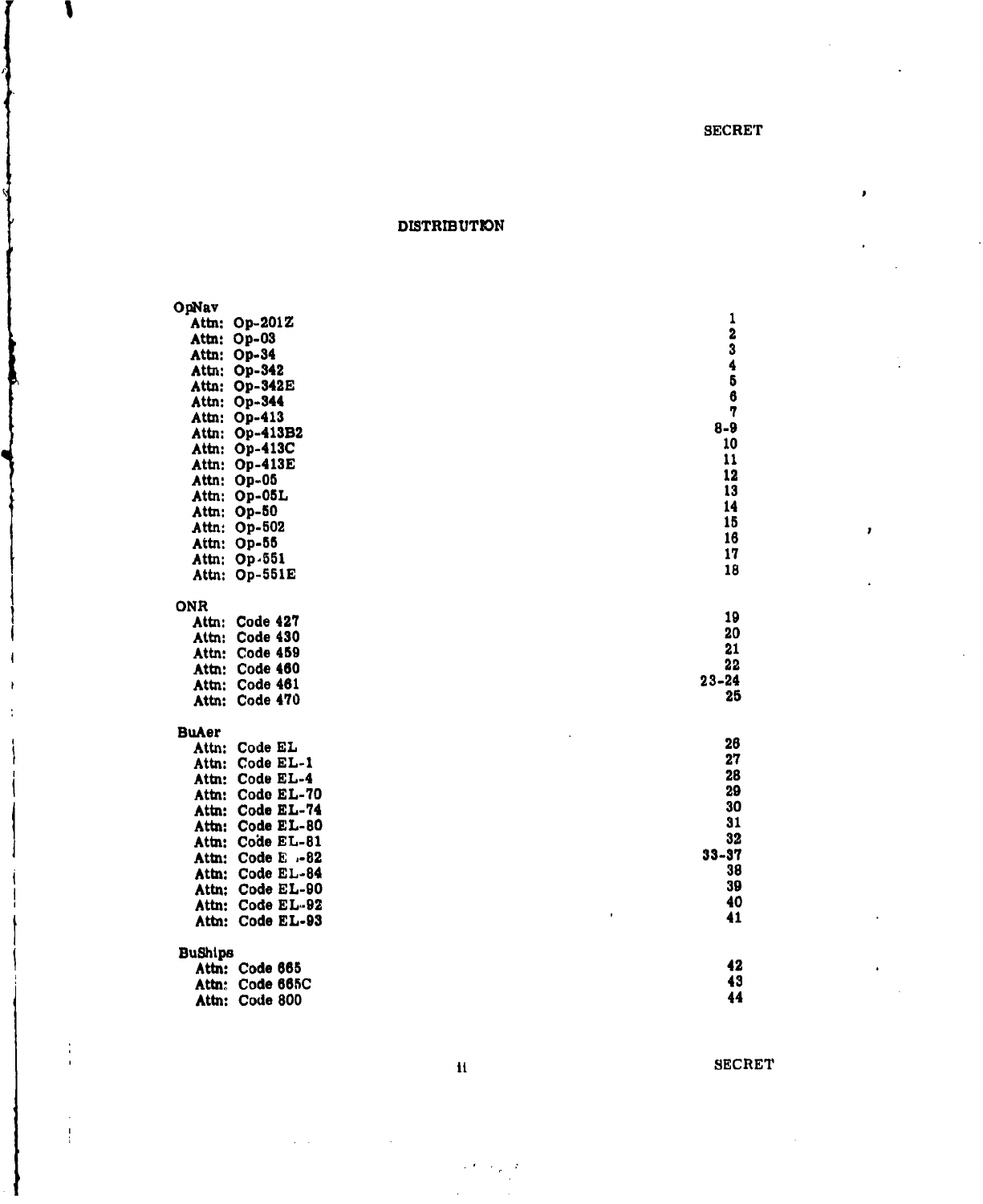$\blacksquare$ 

 $\sim$ 

 $\hat{\mathbf{y}}_i$ 

 $\bar{\mathbf{A}}$ 

 $\bar{\alpha}$ 

 $\hat{\boldsymbol{\beta}}$ 

 $\bar{z}$ 

 $\ddot{\phantom{a}}$ 

l,

これ ひとをへいたので 待ちなで

l,  $\ddot{\phantom{0}}$   $\ddot{\phantom{a}}$ 

 $\bar{\mathbf{v}}$ 

 $\bar{\mathbf{A}}$ 

 $\cdot$ 

| 45        |
|-----------|
| 46        |
| 47        |
| 48        |
| 49        |
| 50        |
| 51        |
| 52-56     |
| 57        |
|           |
| 58        |
| 59        |
| 60        |
| $61 - 63$ |
| 64-65     |
|           |
| 66-67     |
| 68        |
| 69        |
| 70        |
|           |
| 71        |
|           |
| 72-73     |
|           |
| 74        |
| 75-76     |
| 77        |
| 78        |
|           |
| 79-83     |
|           |
| 84        |
| 85-86     |
|           |

 $\bar{z}$ 

## SECRET iii

 $\gamma$  , and  $\eta_{\rm R}$ 

 $\alpha$  ,  $\beta$ 

 $\ddot{\phantom{a}}$ 

 $\bar{\tau}$  .

 $\bar{\alpha}$ 

i.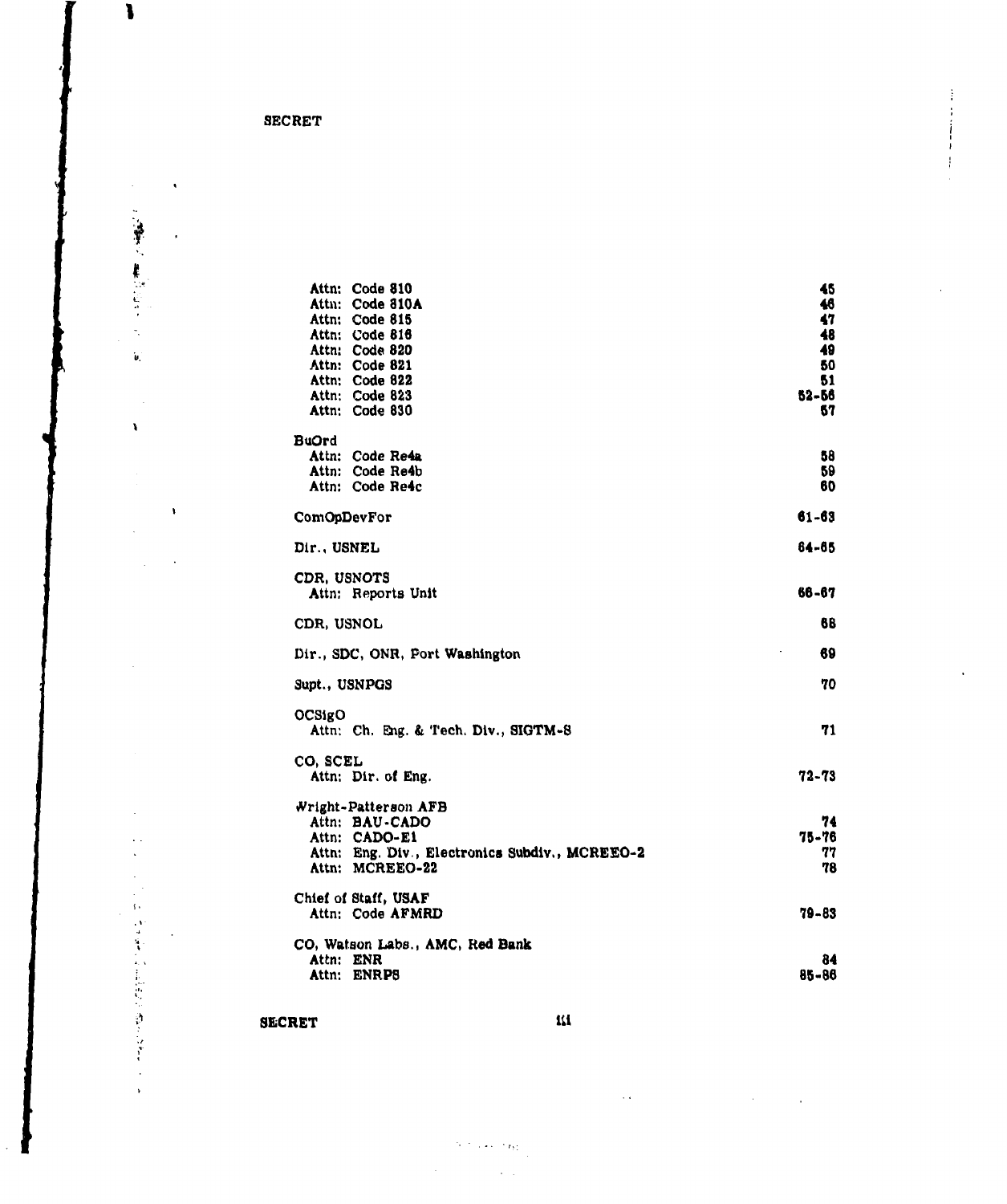| CO, Air Force Cambridge Res. Labs.<br>Attn: ERRS                            | 87<br>83           |
|-----------------------------------------------------------------------------|--------------------|
| Dir., NBS<br>Attn: CRPL                                                     | 89                 |
| RDB<br>Attn: Information Requirements Branch<br>Attn: Navy Secretary        | 90-91<br>$92 - 97$ |
| Naval Res. Sec., Science Div., Library of Congress<br>Attn: Mr. J. H. Heald | 98-99              |

### iv SECRET

 $\label{eq:3.1} \Psi_{\alpha\beta}(\chi) = \frac{1}{\log\frac{1}{\alpha}} \, .$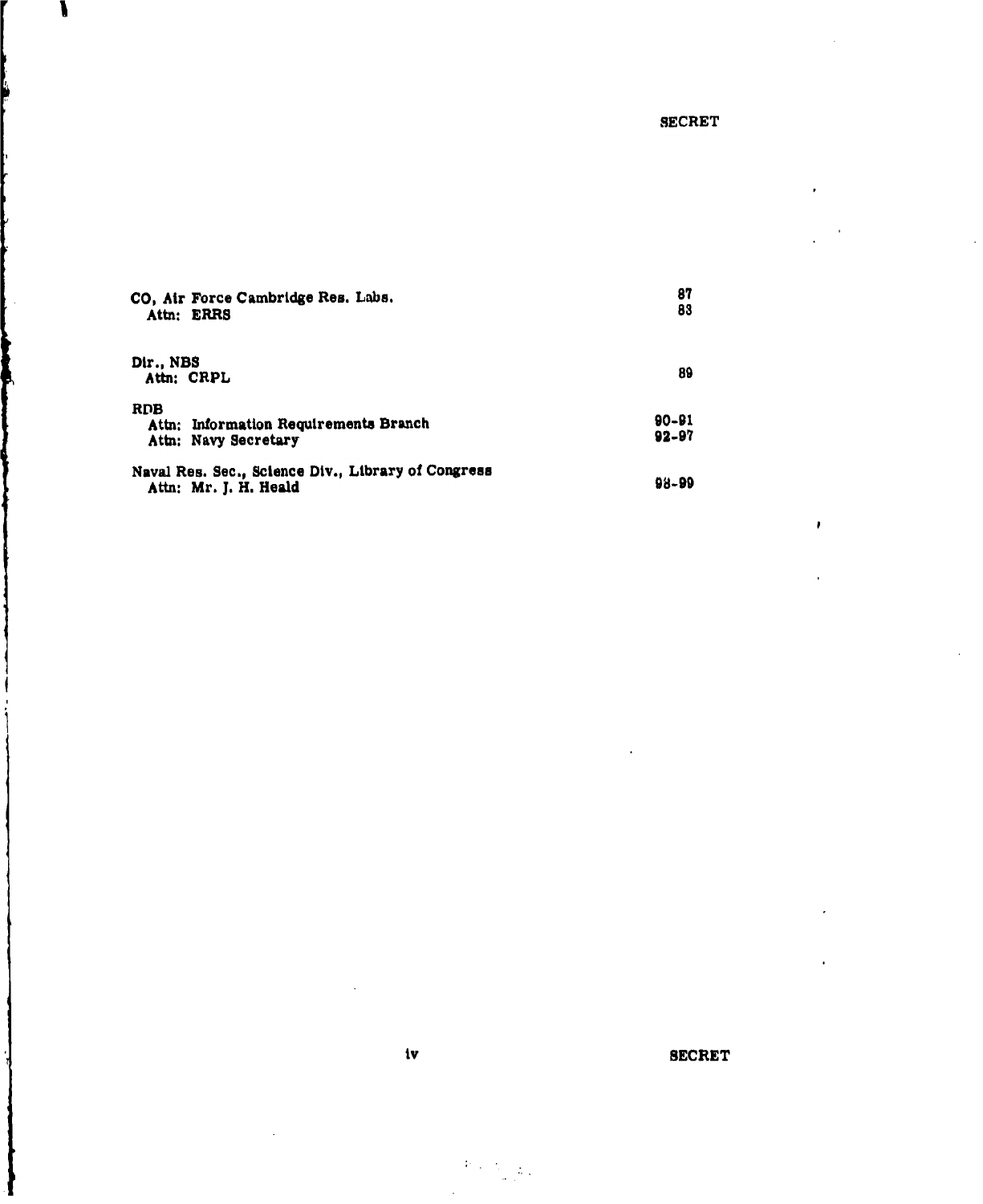$\frac{1}{3} \tau$ 

 $\ddot{\phantom{a}}$ 

 $\overline{\mathbf{I}}$ 

 $\mathbf{r}$ ċ í

 $\frac{1}{2}$ 

 $\frac{1}{2}$ 

医鼻骨膜炎

 $\mathbf{\mathbf{t}}$ 

### CONTENTS

| <b>Abstract</b>                     | vi. |
|-------------------------------------|-----|
| Problem Status                      | vl  |
| Authorization<br>٨                  | vl  |
| <b>INTRODUCTION</b>                 | 1   |
| DESCRIPTION OF UNITS                | 3   |
| Data Pick-Off Unit                  | 4   |
| Tracking Integrator Unit            | 7   |
| Automatic Display Boards            | 10  |
| Simple Linkage-Type Course Computer | 11  |
| SUMMARY                             | 11  |

### SECRET

 $\lambda \in \mathbb{R}^{d \times d}$  ,  $\lambda \in \mathbb{R}^{d \times d}$ 

 $\frac{1}{4}$ 

v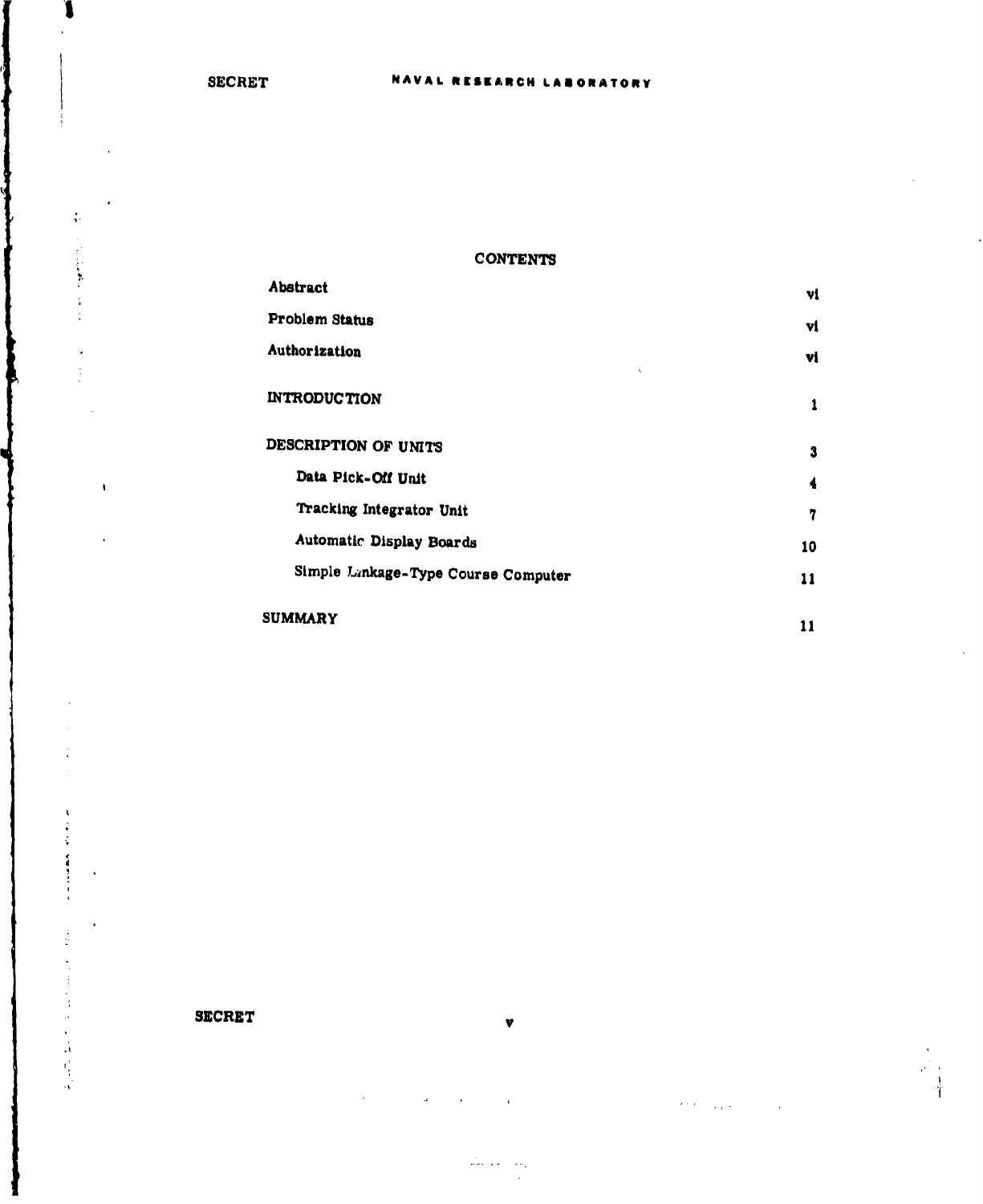### ABSTRACT

A method is dascrtbed of obtaining and processing electrical target data for the interception of high-speed aircraft. The display on a conventional radar indicator is used as the source of data. A simple method of displaying and processing the data to obtain interceptor course directions is presented. The electrical data obtained by the pick-off and tracking devices could also be used either to speed the processes in a manual fighter direction system or to feed an automatic electronic course computer of the type considered in the Automatic Aircraft Intercept Control rection of target parallax between ships operating in a task force, so that correct target reporting to a net could be maintained under conditions of a fixed grid, a moving grid, or when the reporting ship was moving with respect to a grid. Laboratory models of some of the components have been constructed and are undergoing tests.

### PROBLEM STATUS

This **it** an interim report on the AAICS study being conducted at the Laboratory. Work is continuing on the problem.

### AUTHORIZATION

Problem R07-25R NR 507-250

### vi SECRET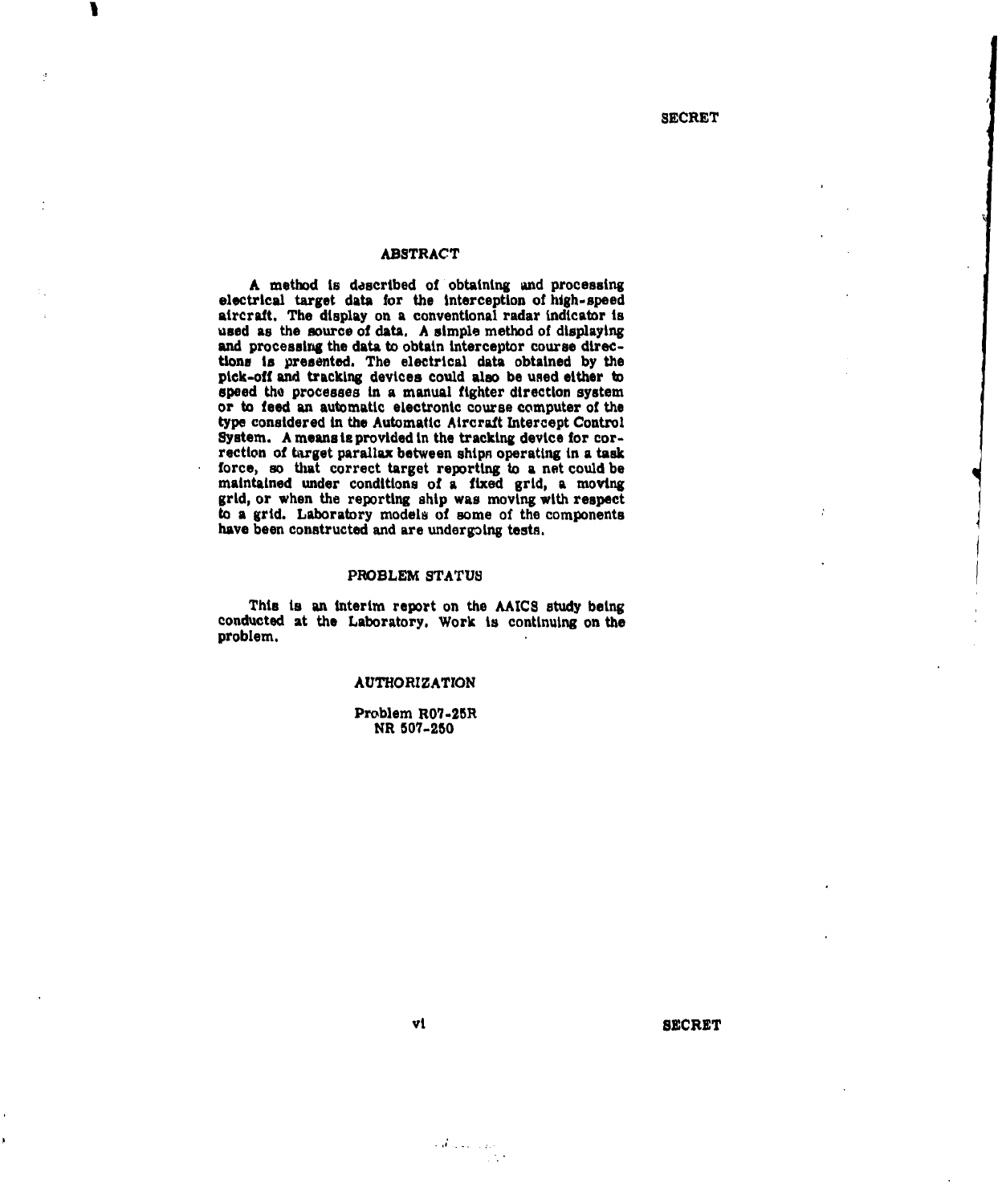### AN ELECTRONIC AID FOR AIRCRAFT TRACING AND INTERCEPTION

### **INTRODUCTION**

The present state of analysis and development of the  $AAICS<sup>t</sup>$  problem indicates that it may be several years before the system **ti** ready for adoption by the Navy. The automatic tracking device contemplated for AAICS requires considerable fundamental research, and this aspect undoubtedly will delay production of the system beyond the time required for the compute: and other components.' The automatic tracking device also threatens to be the bottleneck in the raid-handling capacity of AAICS.

The fighter direction system in use in World War II has, through dint of experience, training, and skill of operators, reached a high degree of proficiency. When used with a grid in connection with a controlled defense net, as in recent OpDevFor exercises,<sup>3</sup> it has useful capabilities in controlling fairly high-speed aircraft interceptions. However, the system suffers from lack of aids to manual operations and from communication dif- "ficulties which stem from the nature and volume of oral data it **,a** necessary to handle.

NRL has been concerned with high-speed aircraft intercept control and detection problems for some time. To fill the apparent need in both of the above systems, an electronically-aided manual tracking system has been devised and is under development at the Laboratory. It is intended to accomplish the following:

- 1. Provide an interim method of tracking for AAICS that will make earlier realization of that system possible.
- 2. Provide a source and type of data that will speed the processes involved In either manually plotted close control or in broadcast control.
- 3. When used in conjunction with an automatic plotting board and a relatively simple linkage computer, permit the realization of a complete and semi-automatic aircraft intercept control system.

**a** "Two-Dimensional Simulation of the Automatic Aircraft Intercept Control System," H. **U.** Paine, NRL Secret Report R-3617, **26** January 1950.

a Third Partial Report on Project OP/V42/567-5 (Revised) entitled, "Procedures for Shipboard Detection, Control and Interception of High Speed, High Altitude Airplanes," 7 Nov. 1949, Secret.

### **SECRET**

 $\mathbf{1}$ 

<sup>&</sup>quot;Automatic Aircraft Intercept Control System Study," S. Riccobono, NRL Secret Report R-334Z, 30 August 1948.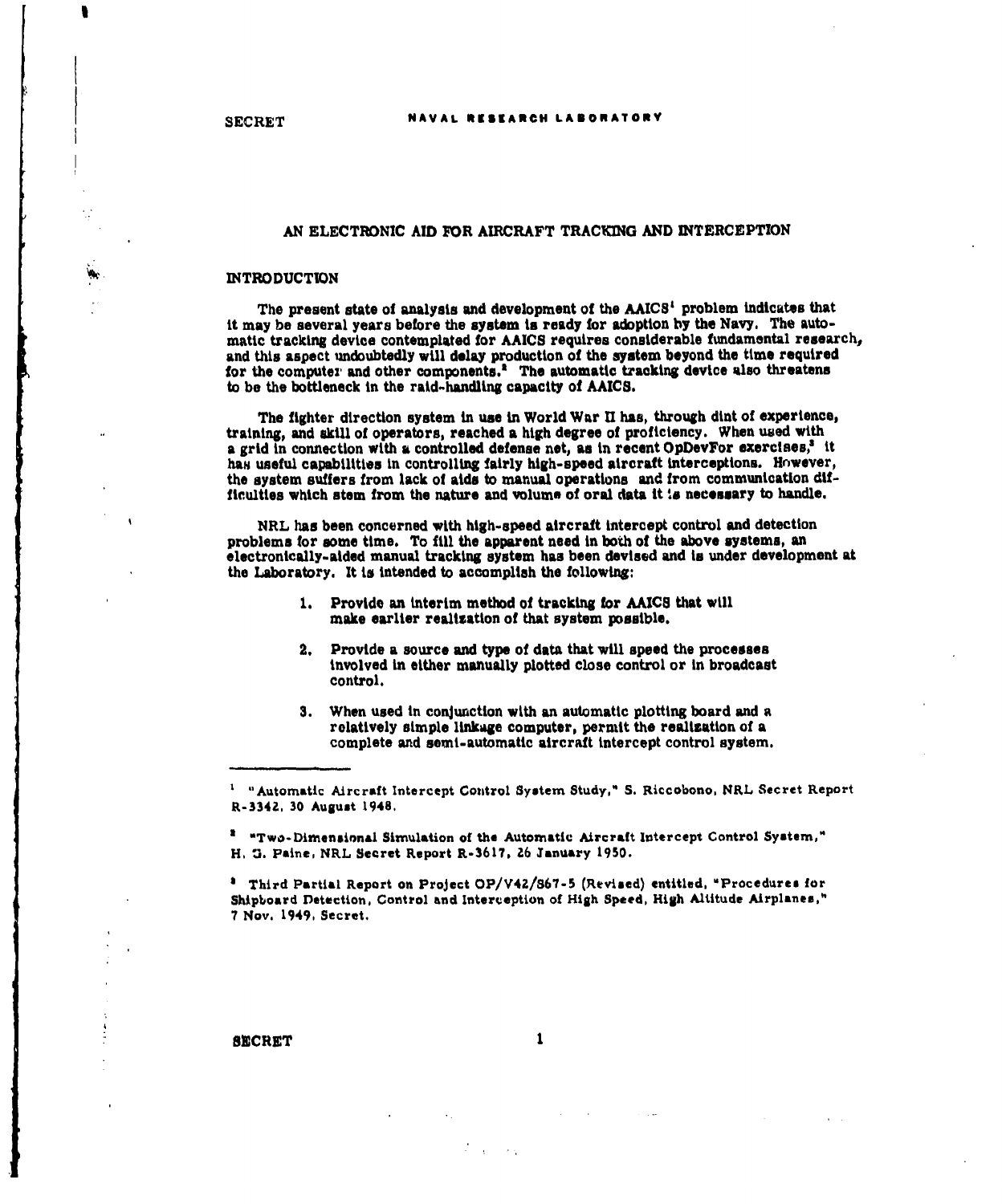The salient features of the system, the subject of this report, are:

- 1. Greater speed of the PPI operator in determining position, speed, and course of targets than possible with the present standard method.
- 2. Reporting of the operator is automatic and electrical instead of oral.
- **3.** A continuous report is given of present position, speed, and course of each target being tracked.
- **4.** The electrical data can be displayed by meter-type indicators at all desirable places aboard ship.
- **5.** Data can be relayed to other ships in the controlled defense net, to be used there.
- 6. The position data are given in rectangular coordinates, readily adapted to a grid system of defense.
- 7. Each ship's coordinate offset from an arbitrarily chosen origin within the grid could easily be introduced into the data reported by the ship, so that each ship would report its data to the net on coordinates common to all.
- 8. Correct target reporting to a net could be maintained under conditions of a fixed grid, a moving grid, or when the reporting ship was moving with respect to the grid.

There are four principal parts of the system envisaged:

- **1.** Data Pick-Off Unit
- 2. Tracking Integrators
- 3. Automatic Display Boards
- 4. Simple Linkage-Type Course Computer

When used together, they form the basis for a semi-automatic intercept-control system, or when used separately, they would be valuable aids to existing intercept control systems.

The parts are shown arranged into a working system in Figure 1. This arrangement forms the semi-automatic intercept-control system. If the elertronlc course computers of AAICB were substituted for the automatic plotting boards shown in Figure 1, an interim AAICS would be formed that would serve until Track-While-Scan was developed and ready for use. The third possible arrangement consists of feeding the continuous position data (output of tracking integrators) to a manual plotter in an improved manual fighter direction system.

 $\{d\}$  and  $\{b\}$ 

### **SECRET**

 $\bar{\xi}$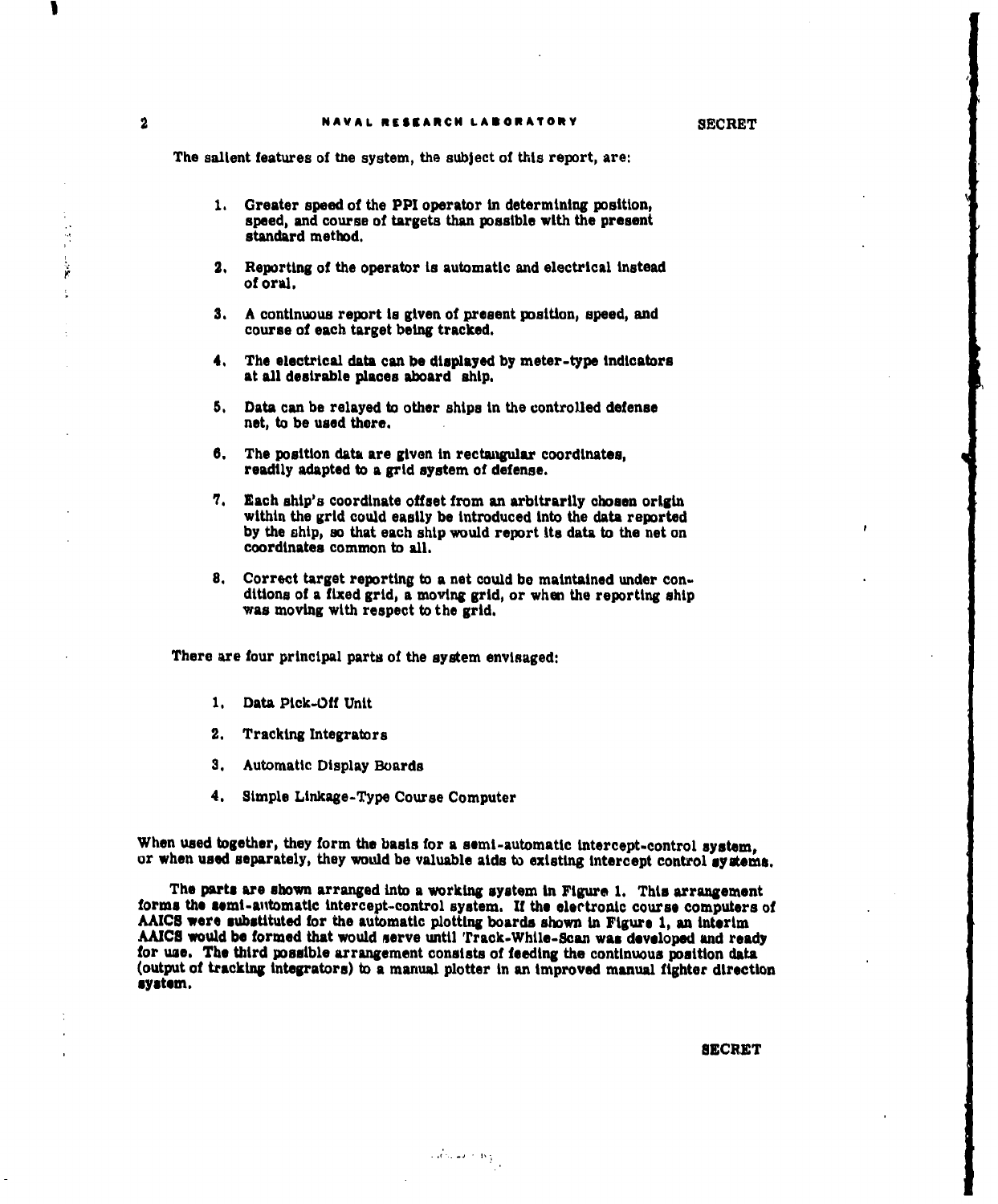

Figure 1 **-** Arrangement of units into a working system

### DESCRIPTION OF UNITS

The drawings and descriptions of the units are here given to illustrate the principle and ideas involved and should not be construed as an exact definition of the finished units. Further development work of course will be necessary.

The plan ior the method under development (Figure 1) makes use of a team of two operators to perform the work of determining the target's position,\* speed, and coursu. One operator, seated at a model VK or similar indicator, uses a pick-off unit to obtain only the position of the target. The operation is repeated by him on successive targets as rapidly as possible. If the design of the pick-off unit conforms to operational and psychological requirements (i.e., lightness of movement and position of pointer above the PPI surface), the rate of pick-off and the accuracy of pointer placement will both be quite high.

The tracking integrator units are electronic integrators of the analogue computer type. They are used to obtain a continuous coordinate output. They place a requirement on the pick-off unit that it deliver discrete postion data in X and Y as scaledd-c voltages. A pair of integrators with the necessary controls is used for each target.

\* Target position as used here is the X and Y coordinate position only. Altitude information will require **a** separate data device and possibly **a** third operator, depending on the nature of the height-finding equipment used.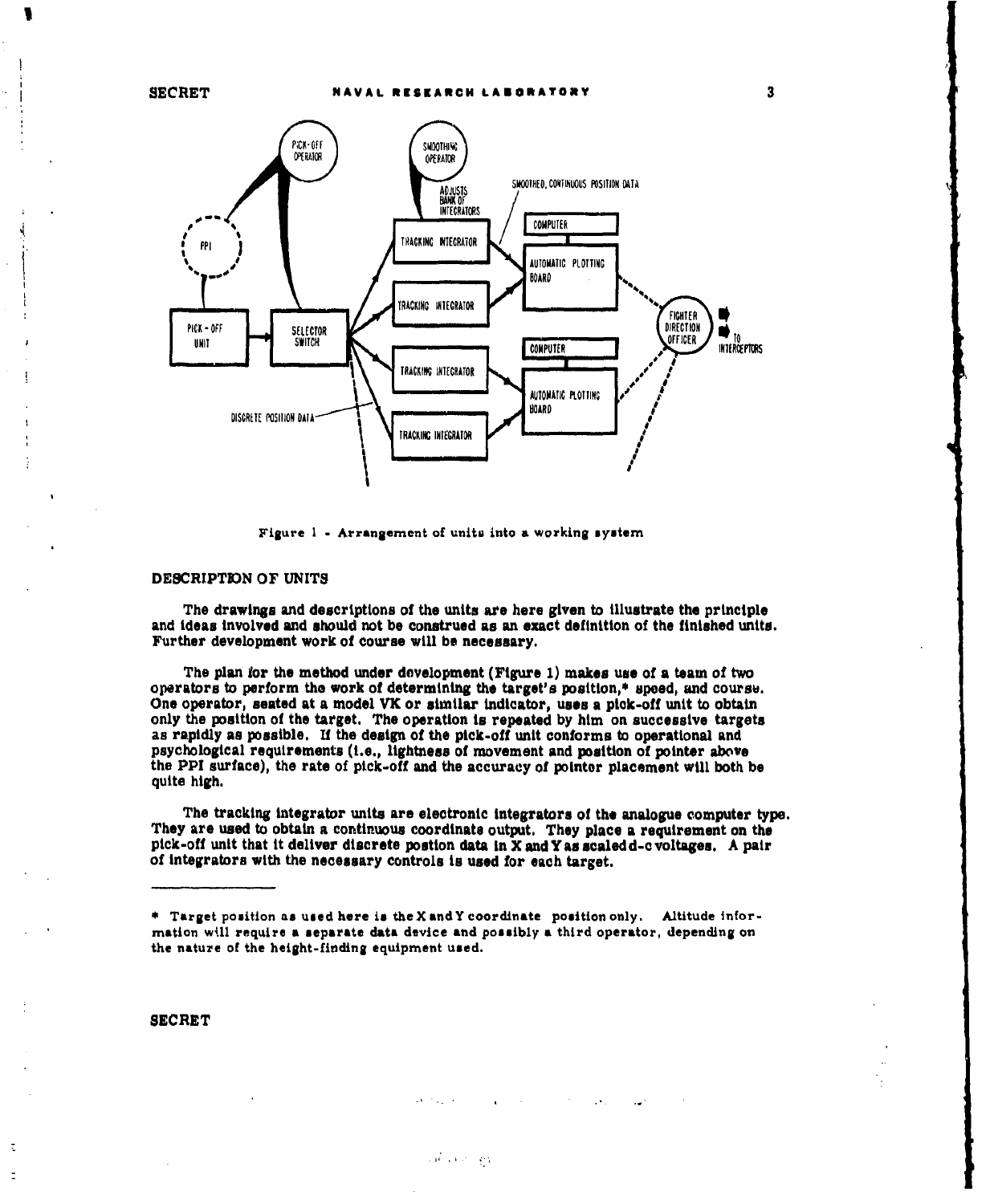The second operator (designated "smoothing operator") attends a bank of integrators. He adjusts the controls of each pair of integrators to produce an output conforming to the average of the discrete position data provided by the pick-off unit. The operation of adjusting the controls determines the speed and course of the target.

The two operators, plus the necessary electronic aids, would thus perform the function of Track-While-Scan. The continuous electrical data output could be fed directly to the computer of AAICS, or could be relayed to remote points for manual or automatic plotting, where it would be used for display or for fighter direction.

The last two parts of the system, the automatic display boards and the linkage type course computer, are further aids to a manual system. A complete\* semi-automatic intercept-control system could be designed around the four units, as illustrated in Figure 1, or the units could be used to modify and improve the existing processes and techniques of the present fighter direction system.

### Data Pick-Off Unit

An arrangement meeting the electrical requirements of a pick-off unit is illustrated in Figures 2 and 3. The particular mounting used in Figure 2 shows the principle involved and the physical relationship of the unit to a PPI face. An alternate mechanical arrangement is shown in Figure 4. Both arrangements result in an electrical data origin that coincides with the center of the PPI. A third possible mounting, shown in Figure 5, causes an offset in the origin. This, fortunately, does not introduce complications since correction can be made in the same manner as correction is made for the ship's position with respect to a coded origin on a common grid system. Provision for offset correction is made in the tracking integrators.

The simplicity of a resistance network, unencumbered by auxilliary electronic circuits, recommends the method of data pick-off illustrated in Figures 2 through 5. The requirement of lightness of movement should control the mechanical design of :he movable arm assembly. Sine-cosine potentiometers are available commercially with amplitude accuracies within  $\pm 0.6$  percent and angular accuracies with  $\pm 0.5^\circ$ . In the development of this system, full consideration should be given to other methods of picking off position data (such as a conducting glass overlay) to assure adoption of the method best suited to it.

A systemized procedure of picking off data is necessary for full utilization of the equipment's capabilities. It is necessary that each channel and accompanying equipment be given a name or a number. For purposes of illustration, B-1, B-2, etc.; R-l, etc.; and  $X-1$ ,  $X-2$ , etc., are used here to describe both targets and channels. For example, the B numbers (blue) could be assigned to the friendly planes, the R numbers (red) to enemy raids, and the X numbers to new targets before they have been identified or evaluated. A procedure for picking off data on several targets is illustrated in Figure **S.** The operator sits at the radar indicator with his left hand in a position to operate the selector switch and with his right hand holding the position pointer. He works progressively from target to target in a clockwise direction around the PPI. The light movement of the position pointer permits a quick arm movement of the operator to an approximate location of the

<sup>\*</sup> The common problems presented by altitude, communication, and data relay are not covered here. Development of the proposed system would of necessity embrace them in accordance with their present line of development.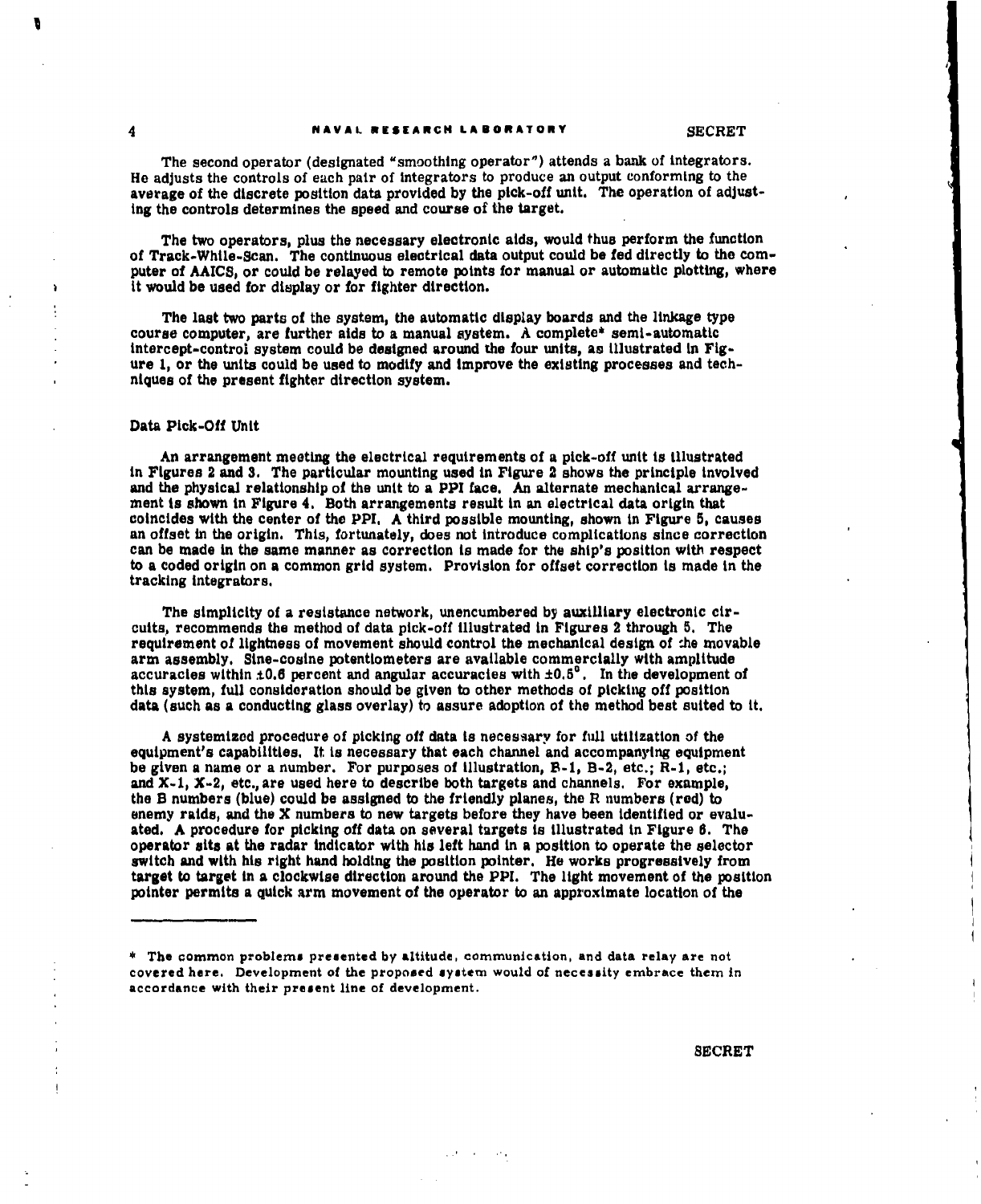pointer above the next target. The operator can then rest his hand on the glass overlay pointer above the hext target. The operator can then you and use finds over the heat and use finger movement for a more precise positioning of the pointer. The pointer, which is equipped to make a crayon or grease mark, is marks left on the glass form a record of target tracks, as shown in Figure 6. They assist the operator in maintaining continuity of channel selection.



### **SECRET**

 $\mathbf{r}$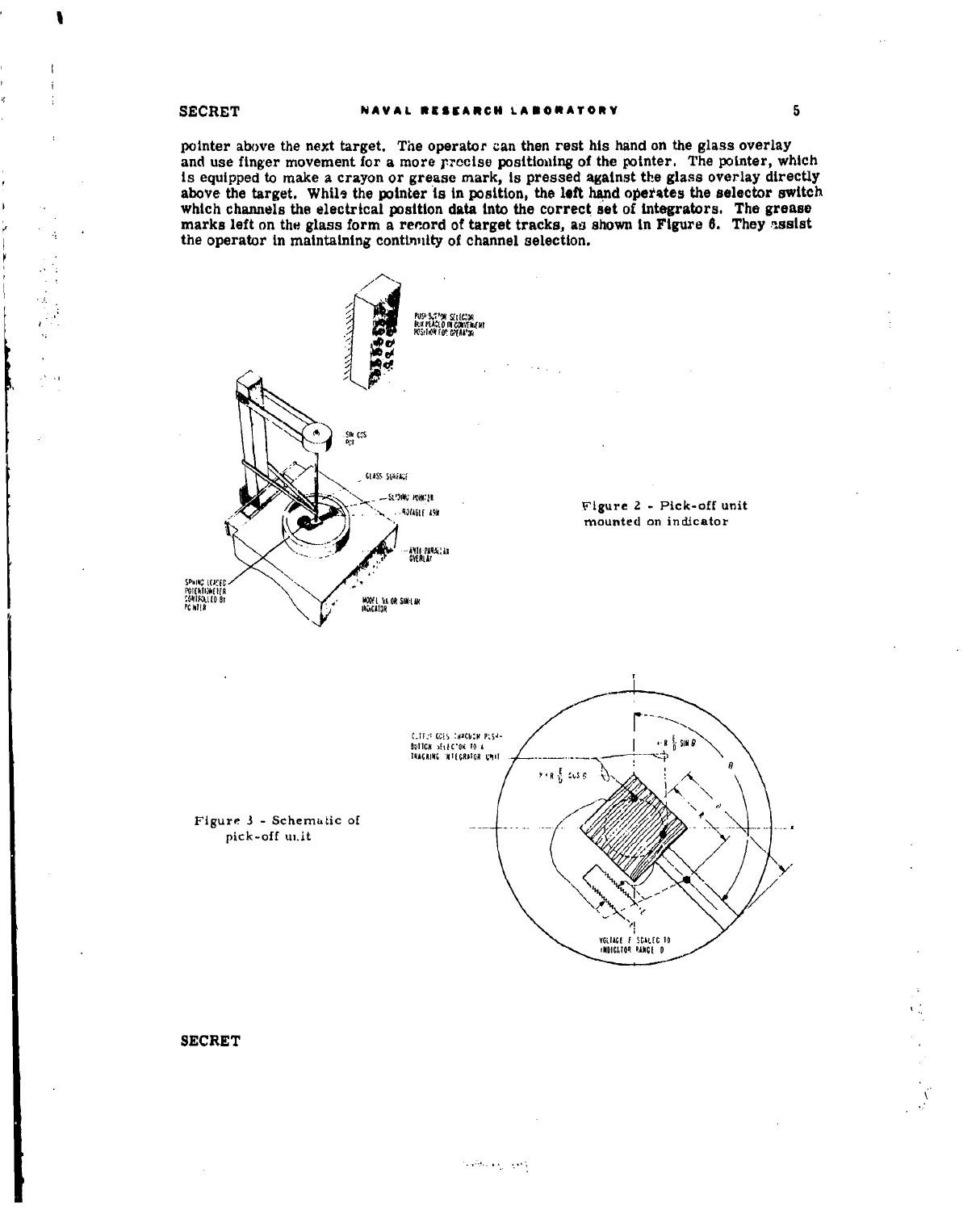1

 $\ddot{\phantom{a}}$ 



Figure 5 - Offset arrangement of data pick-off unit

 $\sim$   $h$  ,  $h$  ,  $\propto$   $\sigma_{\rm H}$ 

 $\frac{1}{2} \frac{1}{2} \frac{1}{2} \frac{1}{2} \frac{1}{2} \frac{1}{2} \frac{1}{2} \frac{1}{2} \frac{1}{2} \frac{1}{2} \frac{1}{2} \frac{1}{2} \frac{1}{2} \frac{1}{2} \frac{1}{2} \frac{1}{2} \frac{1}{2} \frac{1}{2} \frac{1}{2} \frac{1}{2} \frac{1}{2} \frac{1}{2} \frac{1}{2} \frac{1}{2} \frac{1}{2} \frac{1}{2} \frac{1}{2} \frac{1}{2} \frac{1}{2} \frac{1}{2} \frac{1}{2} \frac{$ 

 $\mathcal{L}$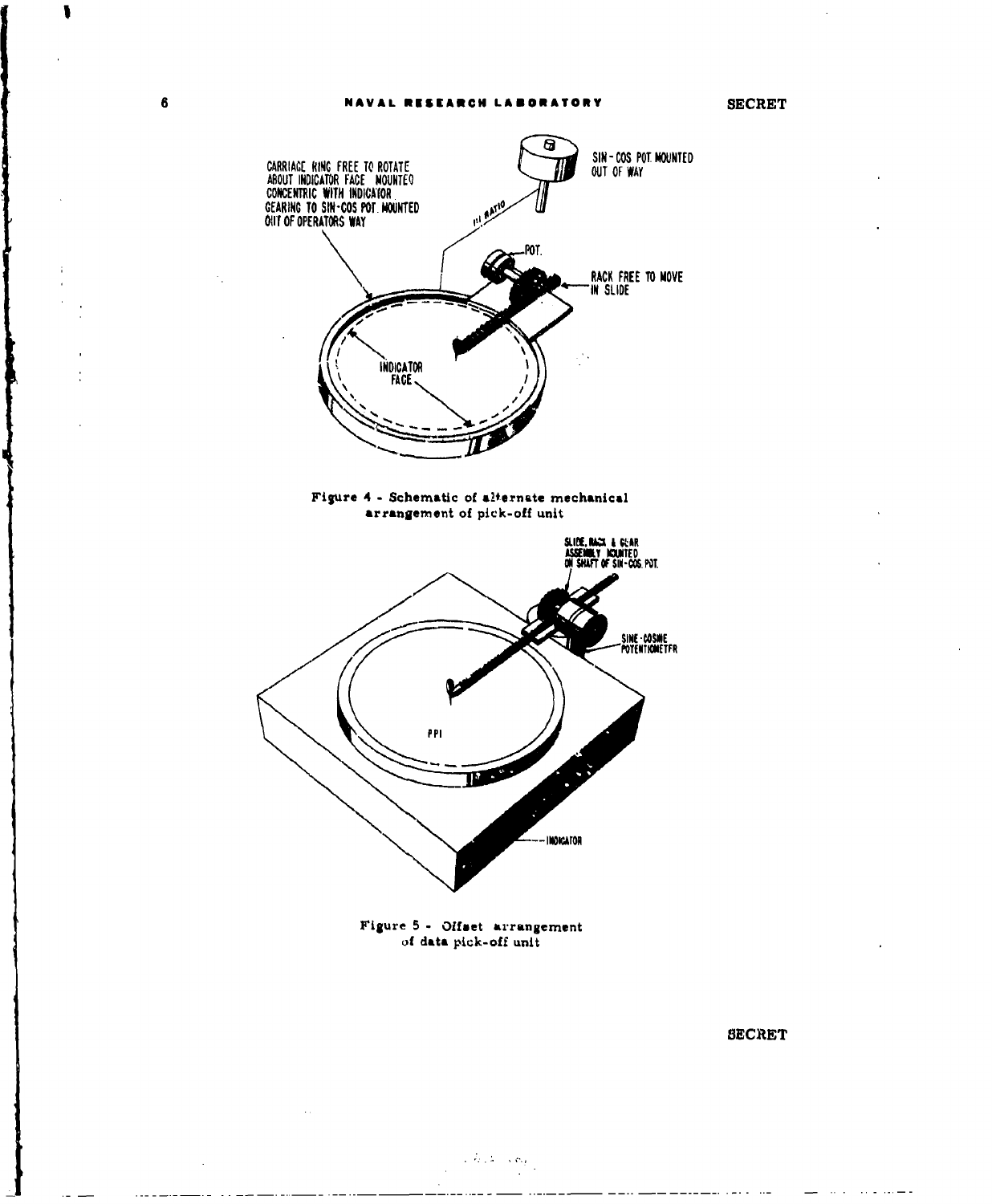

Figure 6 - Procedure of data pick-off

When a new target is first observed by the pick-off operator, he positions on it and uses an X number of his own selection. The operator writes the X number on the overlay beside the new track. The X number integrators should be equipped with warning lights to call the evaluation officer's immediate attention to the new target. The pick-off operator continues to track all targets in sequence, including the new target. After identification and evaluation of the new target, the evaluation officer assigns either an R or B number to it. The operator rubs out the X number on the overlay and writes in the R or **13** number. Thereafter he uses the new channel on the selector switch for this target.

It is expected that the time required for a trained operator to position the pointer on a target and to press the corresponding selector switch would not exceed a three-second a target and to press the corresponding selector switch would not exceed a three-second<br>average per target. For a concentration of ten targets, the operation of a systemized pick-<br>of any mould negate compenies to be a stat off scan would require approximately one-half minute. Since the integrators can operate satisfactorily with much longer data intervals than this for straight flying targets, the operator has freedom between pick-off scans to search for new targets or to concentrate on any target known to be maneuvering.

### Tracking Integrator Unit

Each of the tracking integrator units required In the system consists of the arrangement shown in Figure 7. Speed and course are set manually by the smoothing operator. The integrators yield a continuous electrical data output (X and Y) shown at the right of Figure 7. Position of the target is fed nonperiodically to the Integrators through the

والاستفقاء كالاس

### **SECRET**

Ť  $\frac{d}{r}$  .

经工作等 使某人

 $\sqrt{2}$  $\bar{\bar{\bar{z}}}$ ίþ,

Å

۱ę\*<br>م  $\mathcal{C}$  :

 $\frac{1}{2}$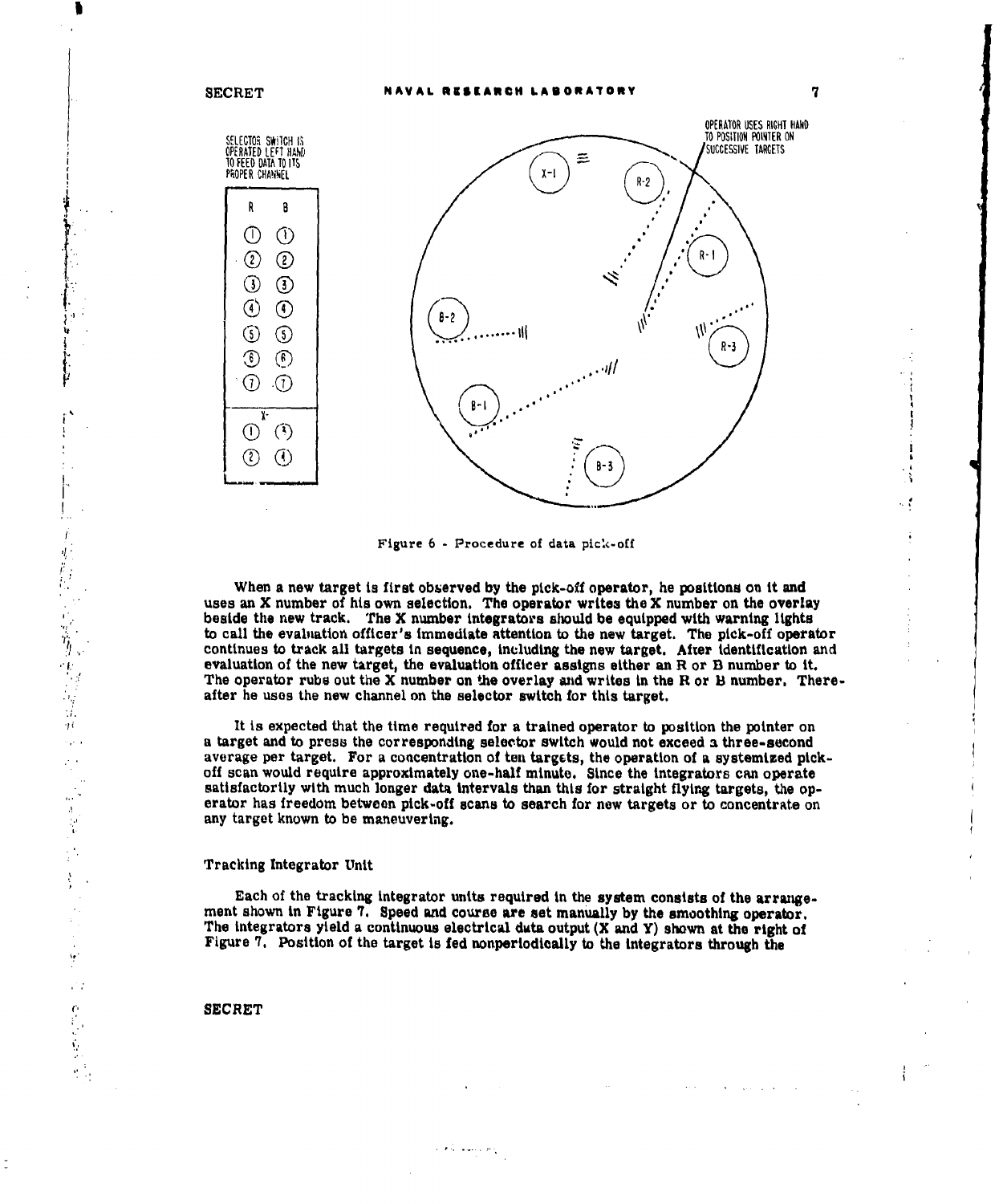

Figure 7 - Tracking integrator unit

selector switch operated by the pick-off operator. The position of the target as indicated by the output of the tracking integrators may be in slight variance, at any instant, with discrete position data obtained by the pick-off unit, depending on previous smoothing, target movement, and system errors. The circuitry of the tracking integrators provides automatic correction of output to the discrete position values. As a result, the X and Y output is corrected to the target's position each time the pick-off operator pushes the unit's selector button. The nature and degree of correction that occurs is observed and used by the smoothing operator as a criterion for adjustment of the speed and course dials. This adjustment or smoothing of each tracking integrator unit in the required bank of integrators constitutes the entire duty of the smoothing operator.

When automatic display boards (described later) are used to display and record the X and Y output of the tracking integrator units, the degree and sense of position correction is registered automatically with the track of the target. The smoothing operator is afforded a visual indication of the amount and sense of smoothing required. He can work rapidly then from unit to unit and does not have to keep in step with the pick-off operator.

However, when the output of the integrators is not displayed automatically, as in feeding data to the course computer of AAICS or to a manually plotted close control system, other means of determining smoothing are required. This can be done by use of a differential metering circuit (not shown in Figure 7) which will register and remember for a few seconds only, the difference between target position and generated position. The smoothing operator must use this information while available; hence he would have to keep in step with the pickoff operator. Greater teamwork between the operators is necessary in this case, and a warning light on the panel of the integrator unit whose control is ganged to the selector switch would assist the smoothing operator in keeping pace.

 $\mathcal{O}(\sqrt{m_{\pi}^2/m_{\pi}^2})$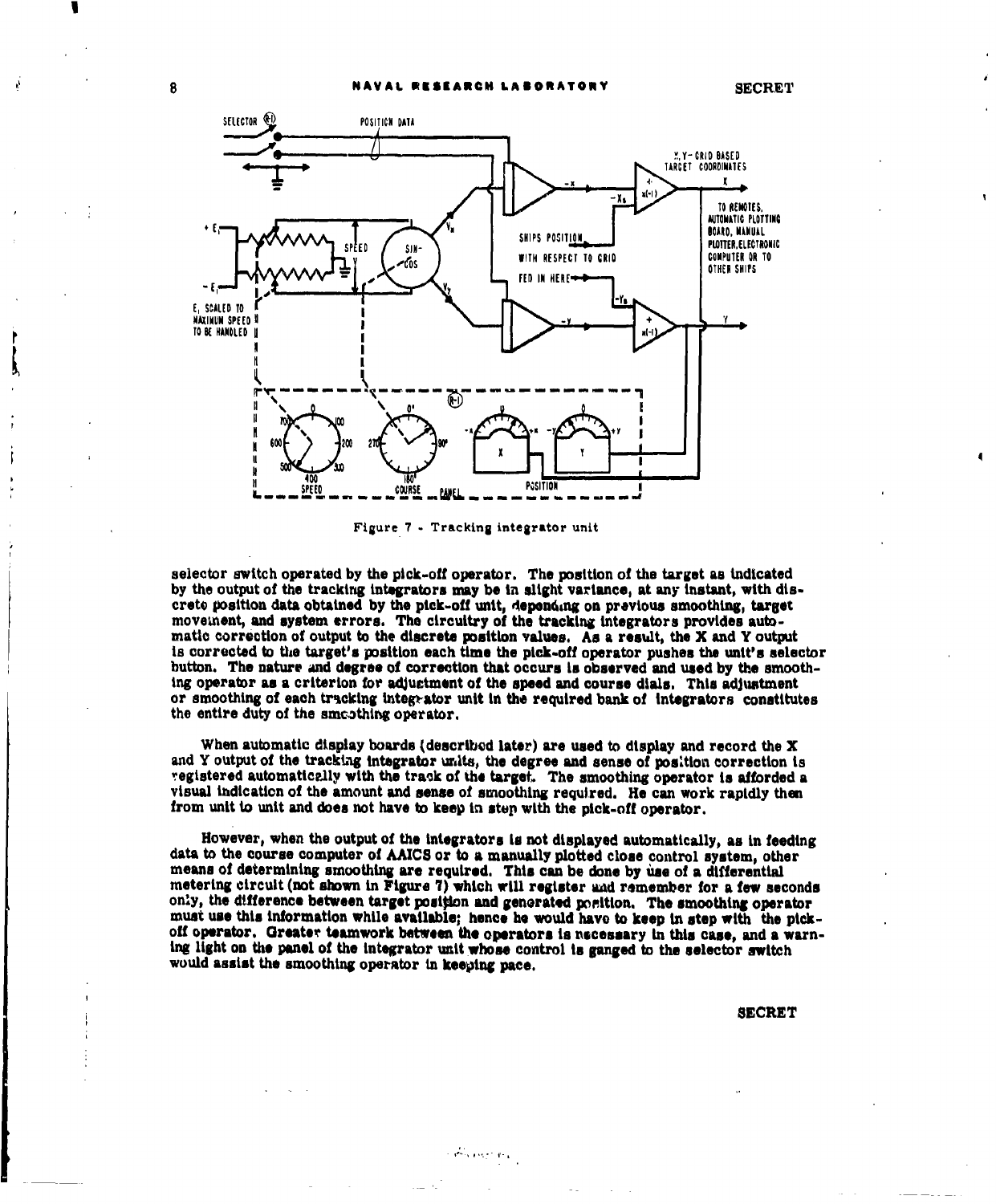In addition to the equipment shown in Figure 7, the shaft positions of the speed and course dials would have to be converted to electrical data for transmission to remote locations and to other ships, along with the X and Y output. Panel room in addition to that shown would need to be provided for display of altitude information and for the differential meters used by the smoothing operator.

The summing amplifiers shown in Figure 7 are included to permit transformation of the coordinate data from axes passing through the ship to axes common to the entire task force. The manner in which axes may be superimposed on a grid system of a task force is shown in Figure 8. The ship's coordinates  $(X_S \text{ and } Y_S)$ , which are fed to the summing amplifiers for coordinate transformation, are obtained by modifying the assigned position coordinates ( $X_a$  and  $Y_a$ ) with the excursion coordinates ( $X_{DR}$  and  $Y_{DR}$ ) which are in turn obtained from the dead-reckoning equipment aboard ship. Each ship of the task force can make necessary maneuvers about its assigned position on the grid without introducing errors into the data which it reports to the control net.

The system is readily adaptable to ship movements within a fixed grid and to rapid changes in the coded origin of the common axes; with some additional equipment, it could be adapted to operation on a moving grid.





 $\sim 10$ 

**SECRET** 

Ó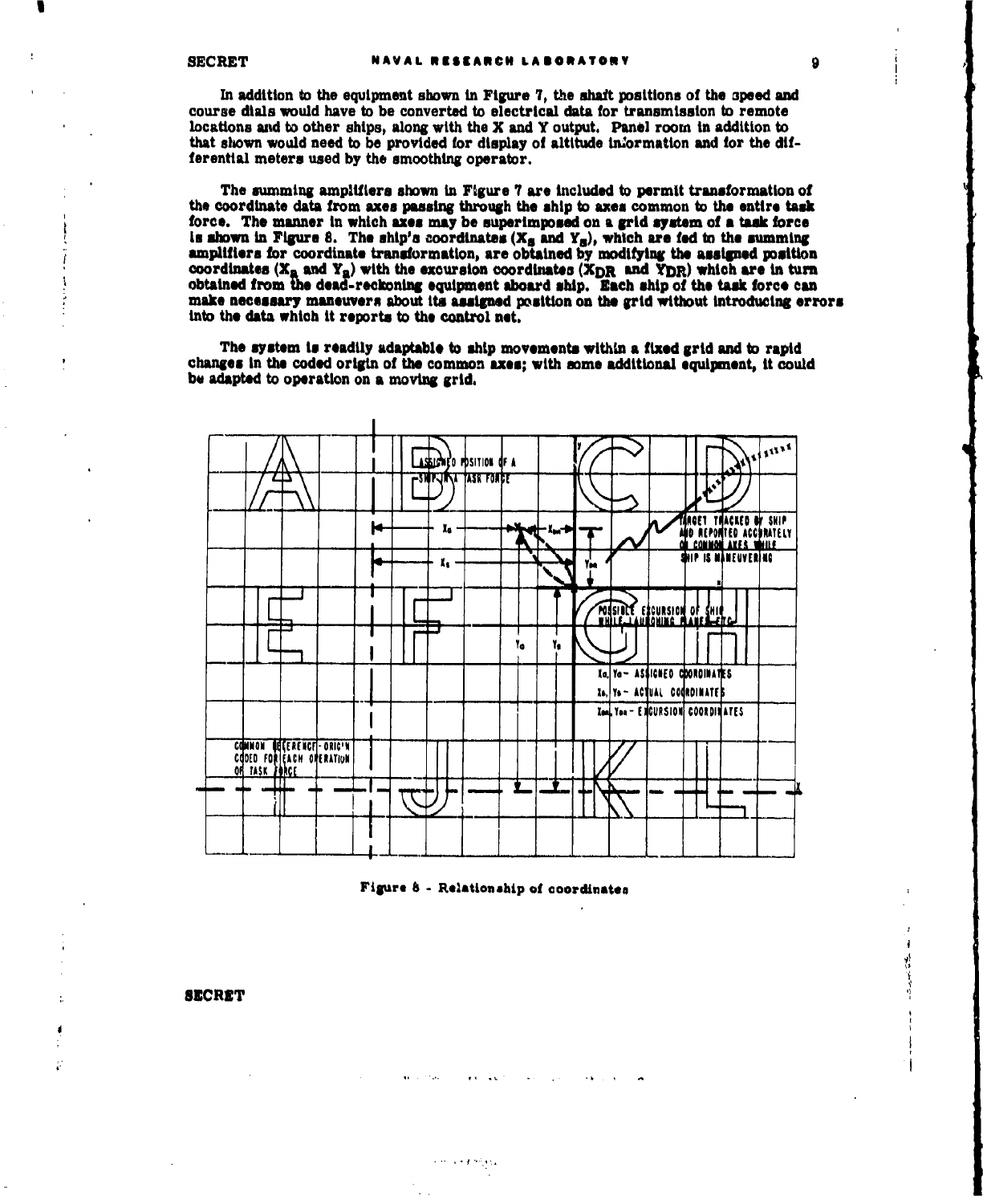### Automatic Display Boards

The primary function of the automatic plotting boards would be to display each separate close-controlled interception and to record the interception in its entirety. As a secondary function, the plotting boards would assist the smoothing operator in the performance of his duties and would eliminate the need of differential metering circuits in the tracking integra**tors.**

Figure 9 illustrates the Idea of an intercept plotting board. Two servo-positioned track and the other for the track of the fighter assigned to the interception. The paper inserted on the board could be printed with a scaled grid corresponding to the grid used by the task force in its operation. Pertinent information for each operation (such as the origin of common axes, the assigned location of ships in a tusk force, etc.) could be marked on the sheets by personnel just prior to inserting and aligning the sheets in the boards. A clear picture of each individual interception and its relation to the task force would be presented.



Figure 9 - Intercept plotting board

In the normal procedure, one of the carriages would be assigned to the attacking bomber at the time of identification or evaluation. The carriage chopen would depend on the orientation of the raid with respect to the task force. As soon as the interceptor was airborne and a track had been obtained on it, the second carriage would be assigned to the interceptor. There should be provided with the boards facilities permitting personnel to push a button that would lift the boimber pen and return Lhe bomber carriage to its out-ofthe-way position when word was given of tally-ho. This would provide a continuous track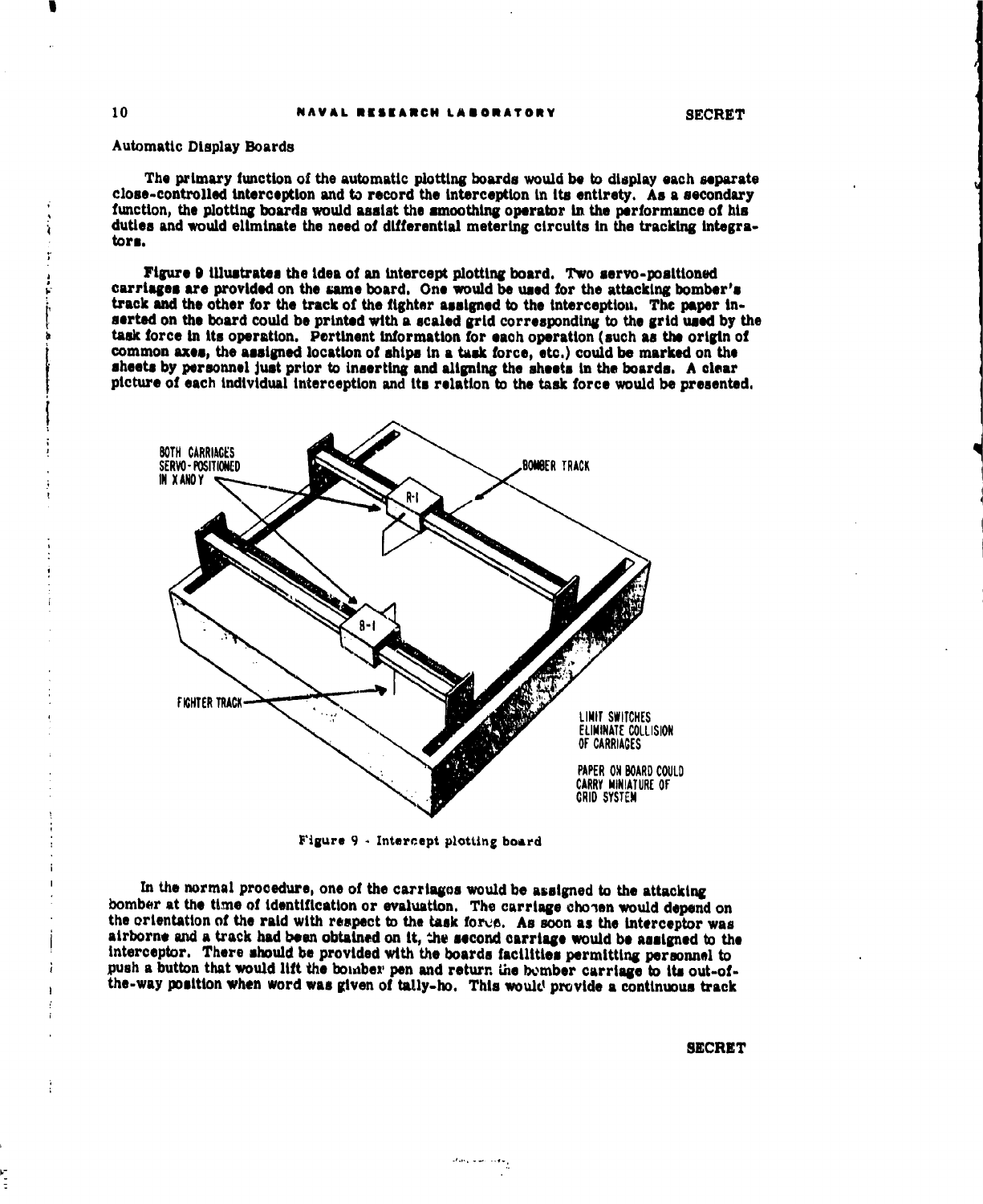of the fighter across the projected track of the bomber. It would provide a continuous track of the bomber up to a short distance before actual interception. The interceptor carriage could be kept on the fighter track through **"kiUl** and back to bass or until turned over to CCA, thus providing complete interceptor surveillance with a permanent record of the action.

To eliminate the possibility of mechanical interference of the carriages through delayed tally-ho or other difficulties, it **ts** proposed to surround both pens with guard bumpers that would automatically return the bomber carriage to its out-of-the-way position when either bumper trucked any part of the opposite carriage.

,The number of plotting boards required aboard each ship would equal the saturation limit for close-controlled Interceptions plus a reserve for overlapping of control between ships. They could be wall or rack mounted (vertical position) in banks for space saving and for convenient observation. The arrangement of the boards in a bank would serve to show at a glance the number and character of all raids in progress.

### Simple Linkage-Type Course Computer

The course direction of the interceptor could be obtained from the plotting boards by the same mental estimation processes used in the present fighter direction system. However, as an aid, the simple linkage-type course computer shown in Figure 10 is suggested. The particular computer illustrated was designed and constructed at NRL. It was tested in connection with a manual plotting board during some Intercept simulation studies. The interception, the bomber and fighter speeds are set on these scales. The fighter direction officer would use the device during an interception **as** frequently as he deemed necessary to keep the fighter on the correct course. A detailed description of the procedure to follow in using the computer is given under the numbered captions of Figure 10. The computer would be of real aid to either the manually plotted close-control system or to direction based on the automatic plotting boards. Pivot pins would need to be mounted on the carriages of the automatic plotting boards so that the computer could be readily attached.

### SUMMARY

The system submitted herein is aimed at filling a definite need in Naval defense for the interval between the present and such future time when more elaborate and automatic systems are available. The nature of the electrical target data in this system is similar to, if not identical to, the form of data likely to be evolved in any future system such as AAICS. This similarity has a distinct advantage in that interim development of data relay links and CIC display devices for use with the subject system could be readily adopted for use with AAICS.

There **is** a possible future use for this system after the advent of AAICS equipment in the Fleet. At the present time, it seems likely that the long-range radar and T-W-8 of AAICS will be installed principally on larger **ships.** Adequate defense of a task force will require efficient utilization of all ships in the force, particularly those assigned picket duty at the periphery of the take-force area. The subject rystem could be used on the lighter ships not equipped with AAICS to complete an adequate and efficiently controlled defense net for the task force.

Experimental models of all units of this system, except the intercept plotting board, have been constructed in the Laboratory, and preliminary experiments run on them.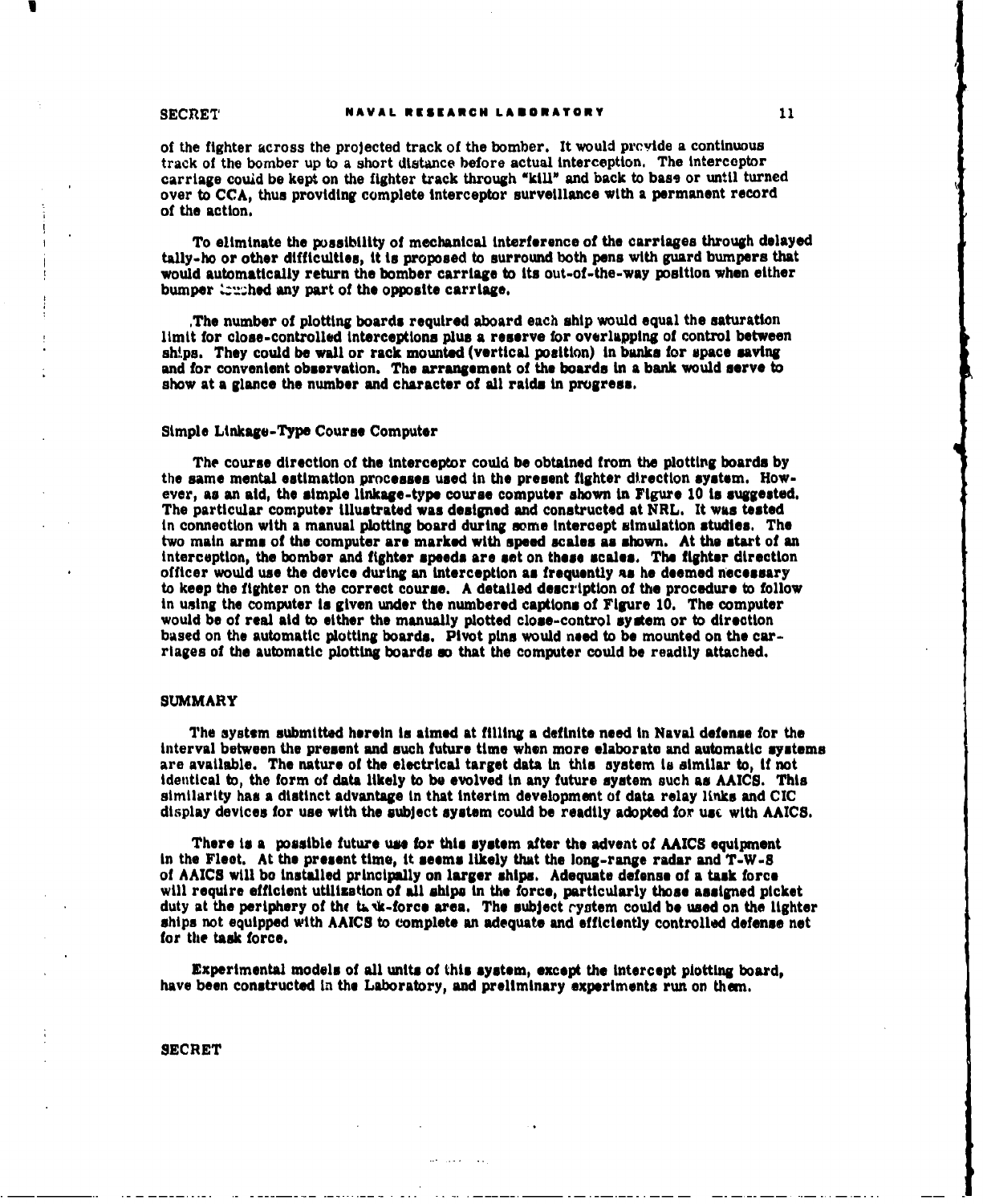



rigure 10 - Plotting board intercept course computer

The development of an intercept plotting board should not entail a great deal of difficulty since there are in existence plotting boards of similar character whose designs could be modified or adapted to this application, Figures 11 and 12 show two experimental versions of the pick-off unit. Developmental work will be necessary before the units can be assembled into a working system. Since the principles involved are well known, vary little detailed or fundamental research should be necessary. Some research may be necessary, however, when the system is perfected, to devise procedures and techniques for use of the system within a ship, and, when data relay links are avail several systems.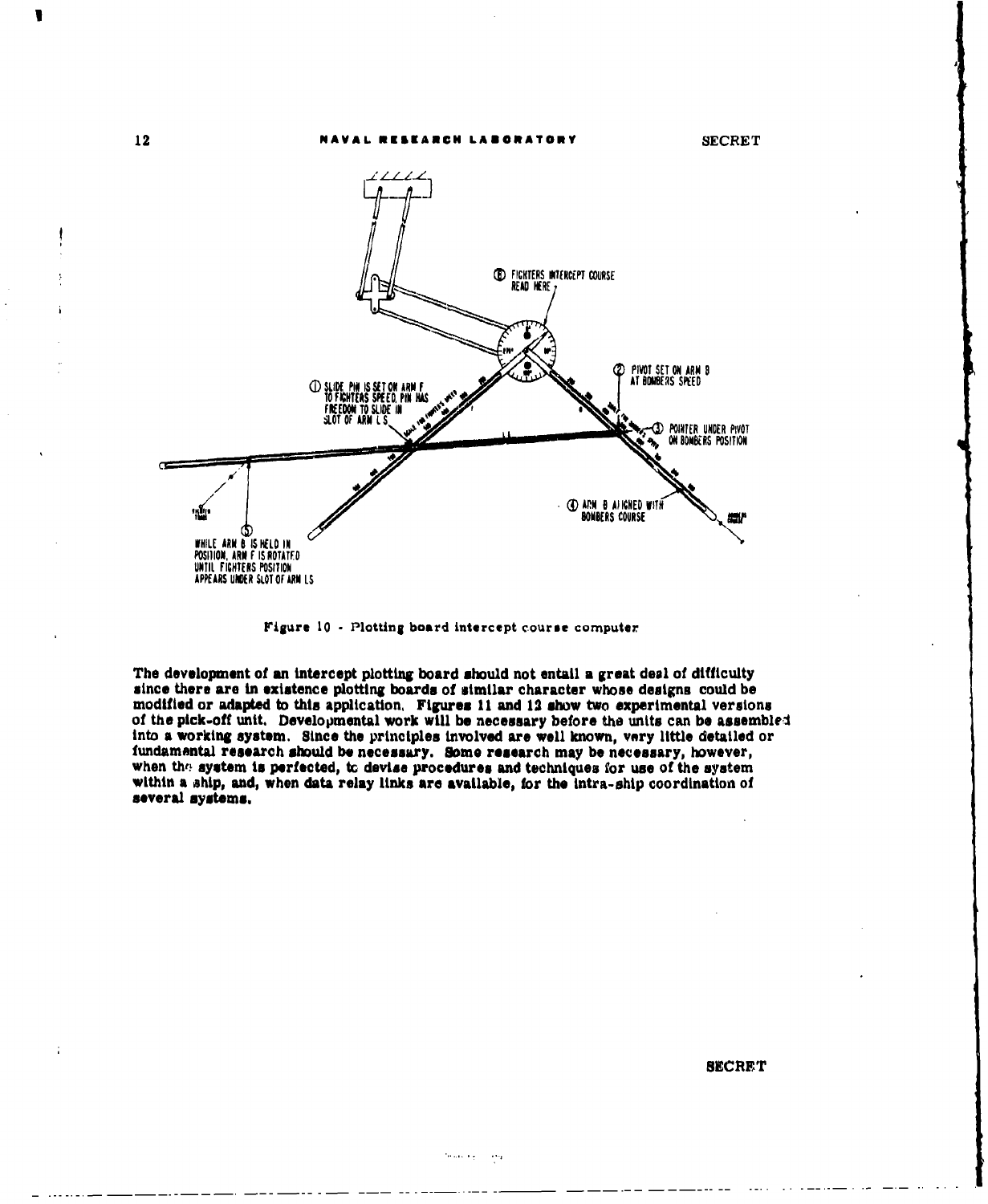

Figure 12 - Experimental model of pick-off unit for offset mounting

. . .

 $\omega_{\rm{max}}$  , and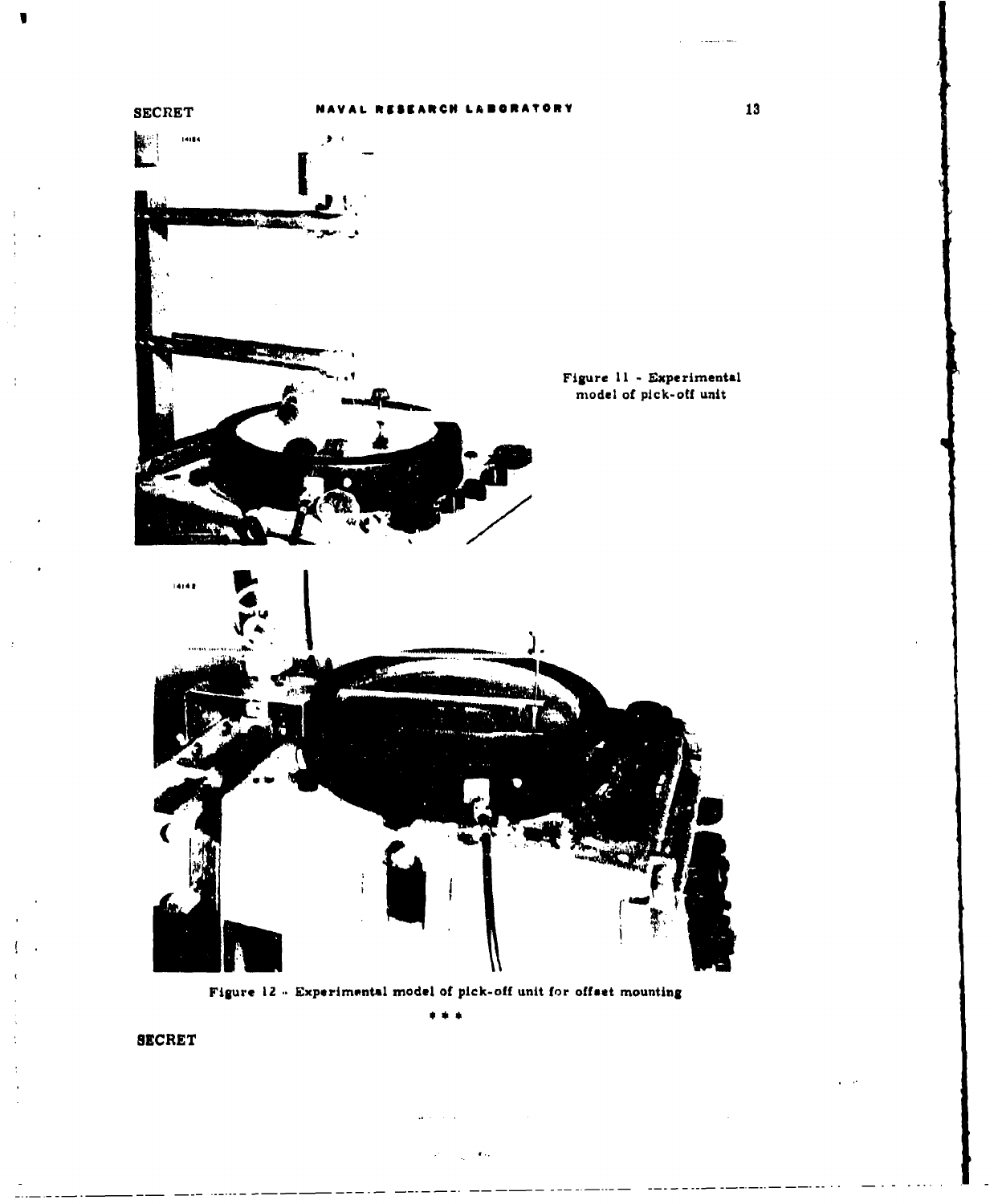| <b>MANAL RESEARCH LANGERY</b><br>Haval research laboratory. Report 3665.<br>Waval research laboratory. Report 3665. |
|---------------------------------------------------------------------------------------------------------------------|
| NAVAL RESEARCH LABORATO<br><b>BECRET</b><br>Need research laboratory. Report 2005.                                  |
|                                                                                                                     |

An electronic aid for sircraft tracking and interception, by H. C. Palne. Washington<br>Hereal Research Laborahory, April 37, 1950.

 $\frac{1}{2}$ 

Absorber. A noticed is described of obtaining and processing electrical trips that for the independent of the second alternal. The display on a conventional radiar battern is the more of odd.. A simple method of displayin

L. Alecrafic homina of, 2. Tracting, 3. Badar - Intercepting, 1. Palee, H. G.

An electronic zid for alreraft tracking and interception, by H. G. Paine. Washington,<br>Maral Renearch Laborahory, April 27, 1950.

 $\frac{1}{2}$ 13 m

a<br>E

the.

 $27 cm$ .

Abstract, A method is described of obtaining and processing electrical target data for the interprise of data. A simple raction of display on a conventional radiat indicator is used at the numeror of data. A simple ractio

1. Aircraft - location of. 2. Tracking, 3. Radar - intercepting. 1. Paine, H. G.

# NAVAL RESEARCH LABORATORY

 $\alpha$  ,  $\alpha$  ,  $\alpha$ 

**BECRET** 

Karal research laborahory. Report 3655.<br>An electronic ald for aircraft tracking and interception, by H. G. Paine. Washington,<br>Naval Research Laborahory, April 27, 1950.

lir.

 $77$  dir.

 $\frac{1}{2}$ 

alicencia di

 $\sim$   $\sim$ 

 $\sim 1000$ 

 $\delta\phi_{\rm A}$  in

 $\hat{\mathbf{r}}_{\star}$  .  $\sim$  1.6

 $\sigma$  or  $\gtrsim 90$ 

And<br>the fine is denoted it described of obtaining and processing electrical target data<br>for the interception of high-speed aircraft. The display on a conventional radar indicator<br>is used as the normor of data. A simple me

i. Aircraft - location of. 2. Tracking. 3. Radar - intercepting. I. Paine, H.G.

والتهامي

 $\frac{1}{1}$ 

 $\begin{array}{c} \bullet & \bullet \\ \bullet & \bullet \\ \bullet & \bullet \end{array}$ 

 $\cdot$  $\ddot{.}$ 

医无关节 电电子电子 医半圆

 $\frac{1}{2}$ 

 $\dot{\vec{v}}$